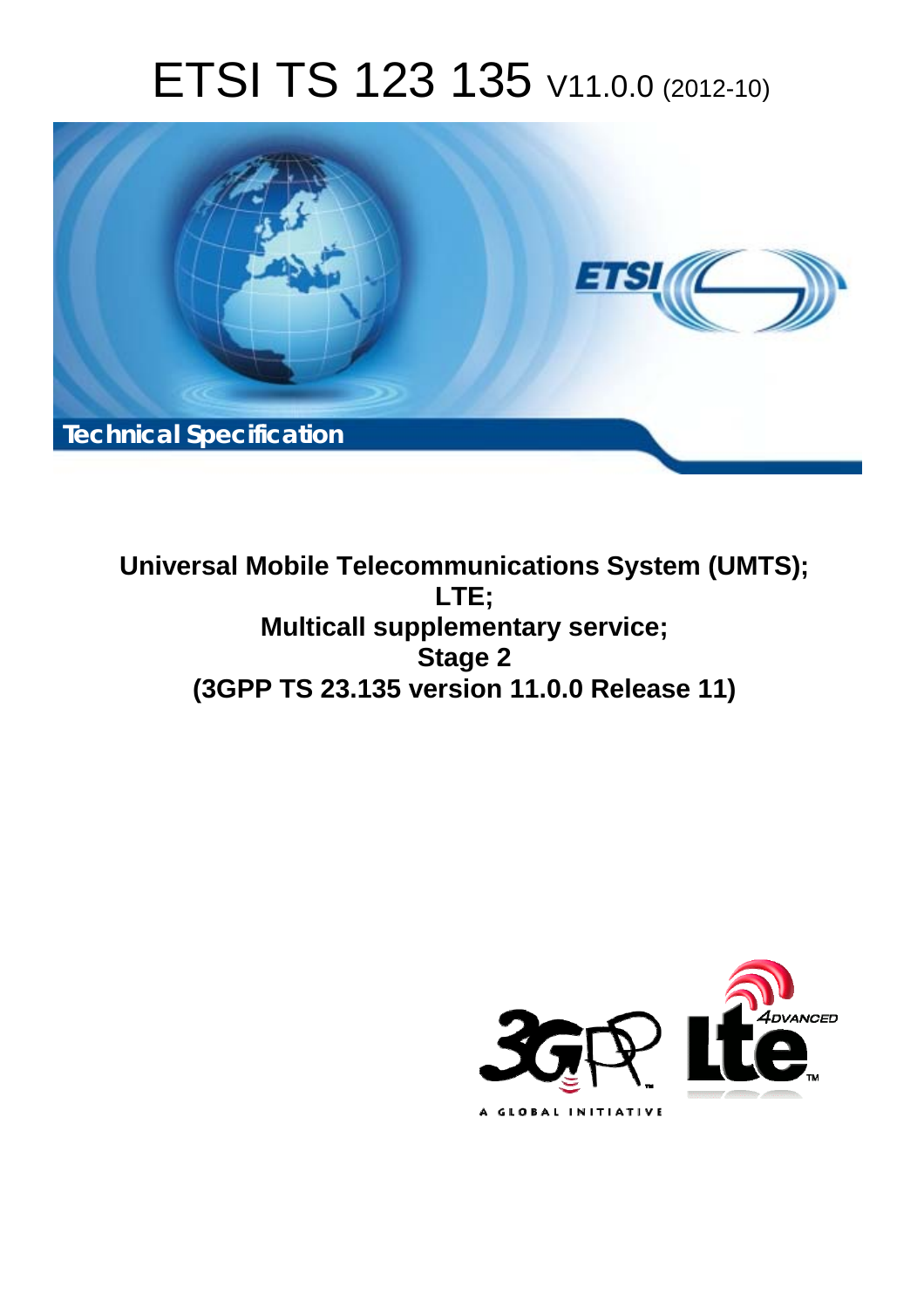Reference RTS/TSGC-0423135vb00

> Keywords LTE,UMTS

#### *ETSI*

#### 650 Route des Lucioles F-06921 Sophia Antipolis Cedex - FRANCE

Tel.: +33 4 92 94 42 00 Fax: +33 4 93 65 47 16

Siret N° 348 623 562 00017 - NAF 742 C Association à but non lucratif enregistrée à la Sous-Préfecture de Grasse (06) N° 7803/88

#### *Important notice*

Individual copies of the present document can be downloaded from: [http://www.etsi.org](http://www.etsi.org/)

The present document may be made available in more than one electronic version or in print. In any case of existing or perceived difference in contents between such versions, the reference version is the Portable Document Format (PDF). In case of dispute, the reference shall be the printing on ETSI printers of the PDF version kept on a specific network drive within ETSI Secretariat.

Users of the present document should be aware that the document may be subject to revision or change of status. Information on the current status of this and other ETSI documents is available at <http://portal.etsi.org/tb/status/status.asp>

If you find errors in the present document, please send your comment to one of the following services: [http://portal.etsi.org/chaircor/ETSI\\_support.asp](http://portal.etsi.org/chaircor/ETSI_support.asp)

#### *Copyright Notification*

No part may be reproduced except as authorized by written permission. The copyright and the foregoing restriction extend to reproduction in all media.

> © European Telecommunications Standards Institute 2012. All rights reserved.

DECT<sup>™</sup>, PLUGTESTS<sup>™</sup>, UMTS<sup>™</sup> and the ETSI logo are Trade Marks of ETSI registered for the benefit of its Members. **3GPP**TM and **LTE**™ are Trade Marks of ETSI registered for the benefit of its Members and of the 3GPP Organizational Partners.

**GSM**® and the GSM logo are Trade Marks registered and owned by the GSM Association.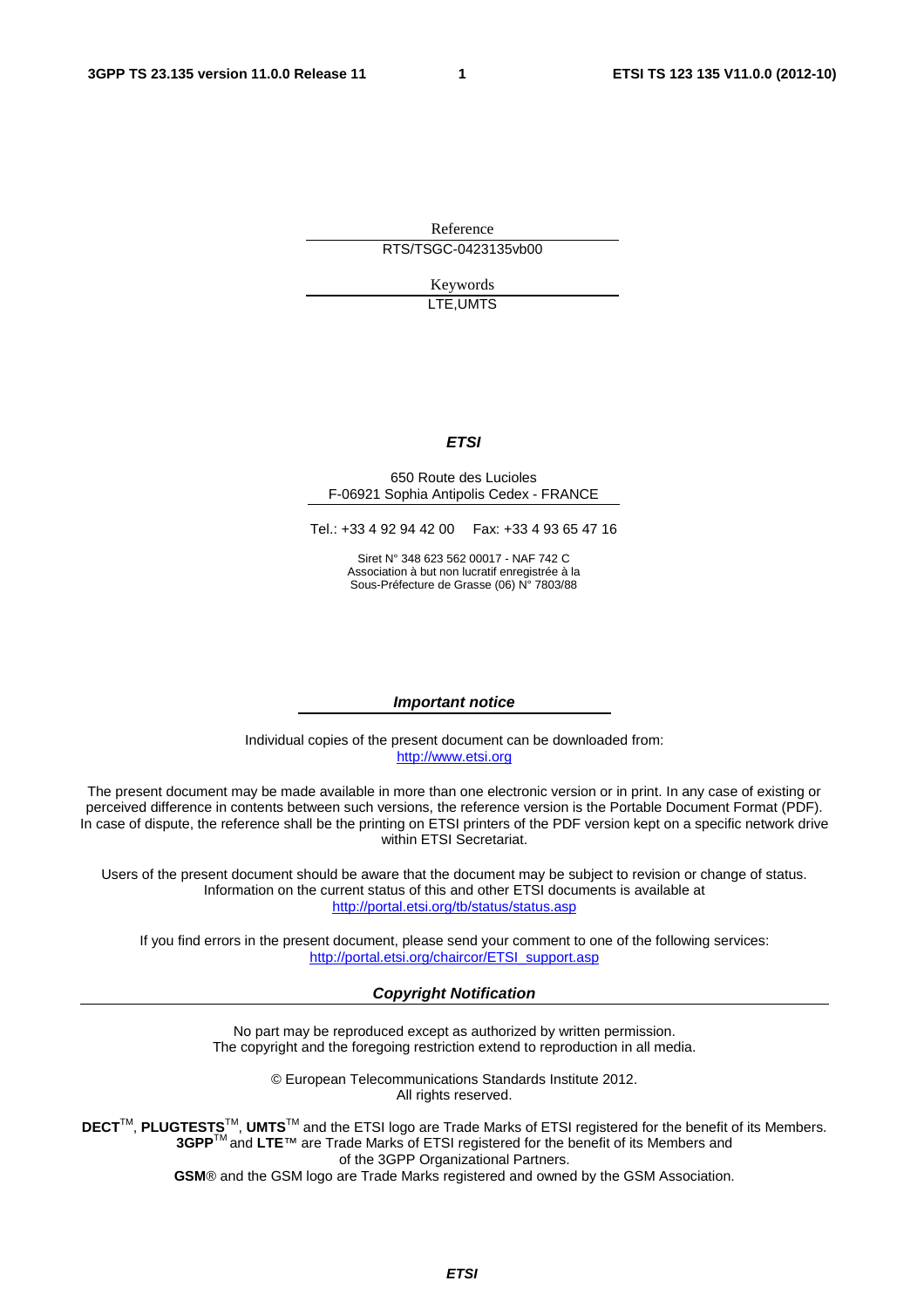## Intellectual Property Rights

IPRs essential or potentially essential to the present document may have been declared to ETSI. The information pertaining to these essential IPRs, if any, is publicly available for **ETSI members and non-members**, and can be found in ETSI SR 000 314: *"Intellectual Property Rights (IPRs); Essential, or potentially Essential, IPRs notified to ETSI in respect of ETSI standards"*, which is available from the ETSI Secretariat. Latest updates are available on the ETSI Web server ([http://ipr.etsi.org\)](http://webapp.etsi.org/IPR/home.asp).

Pursuant to the ETSI IPR Policy, no investigation, including IPR searches, has been carried out by ETSI. No guarantee can be given as to the existence of other IPRs not referenced in ETSI SR 000 314 (or the updates on the ETSI Web server) which are, or may be, or may become, essential to the present document.

## Foreword

This Technical Specification (TS) has been produced by ETSI 3rd Generation Partnership Project (3GPP).

The present document may refer to technical specifications or reports using their 3GPP identities, UMTS identities or GSM identities. These should be interpreted as being references to the corresponding ETSI deliverables.

The cross reference between GSM, UMTS, 3GPP and ETSI identities can be found under [http://webapp.etsi.org/key/queryform.asp.](http://webapp.etsi.org/key/queryform.asp)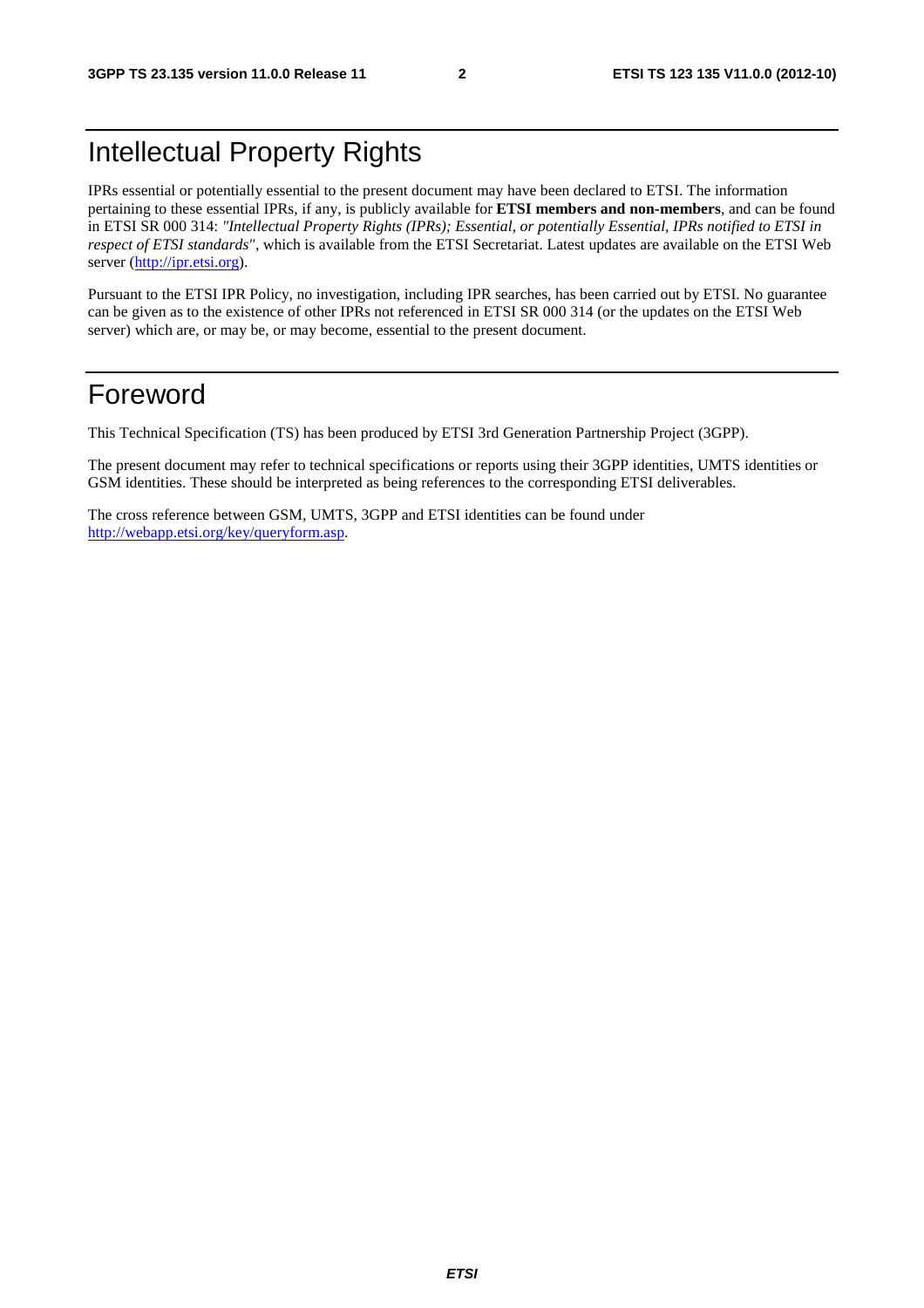$\mathbf{3}$ 

# Contents

| 1              |  |
|----------------|--|
| 2              |  |
| 3              |  |
| 3.1            |  |
| 3.2            |  |
| 4              |  |
| 4.1            |  |
| 4.1.1          |  |
| 4.1.2          |  |
| 4.1.3          |  |
| 4.1.4<br>4.1.5 |  |
|                |  |
| 4.1.6          |  |
| 4.1.7<br>4.2   |  |
| 4.2.1          |  |
| 4.2.2          |  |
| 4.3            |  |
| 4.3.1          |  |
| 4.3.2          |  |
| 4.3.2.1        |  |
| 4.3.2.2        |  |
| 4.3.2.3        |  |
| 4.3.2.4        |  |
| 4.3.2.5        |  |
| 4.3.2.6        |  |
| 4.3.2.7        |  |
| 4.3.2.8        |  |
| 4.3.2.9        |  |
| 4.3.2.10       |  |
| 4.3.2.11       |  |
| 4.3.2.12       |  |
| 4.3.2.13       |  |
| 4.3.2.14       |  |
| 4.3.2.15       |  |
|                |  |
| 5              |  |
| 5.1<br>5.2     |  |
| 5.2.1          |  |
| 5.2.2          |  |
| 5.3            |  |
| 5.3.1          |  |
| 5.3.2          |  |
|                |  |
| 6              |  |
| 6.1            |  |
| 6.2            |  |
| 6.3            |  |
| 6.4            |  |
| 6.5            |  |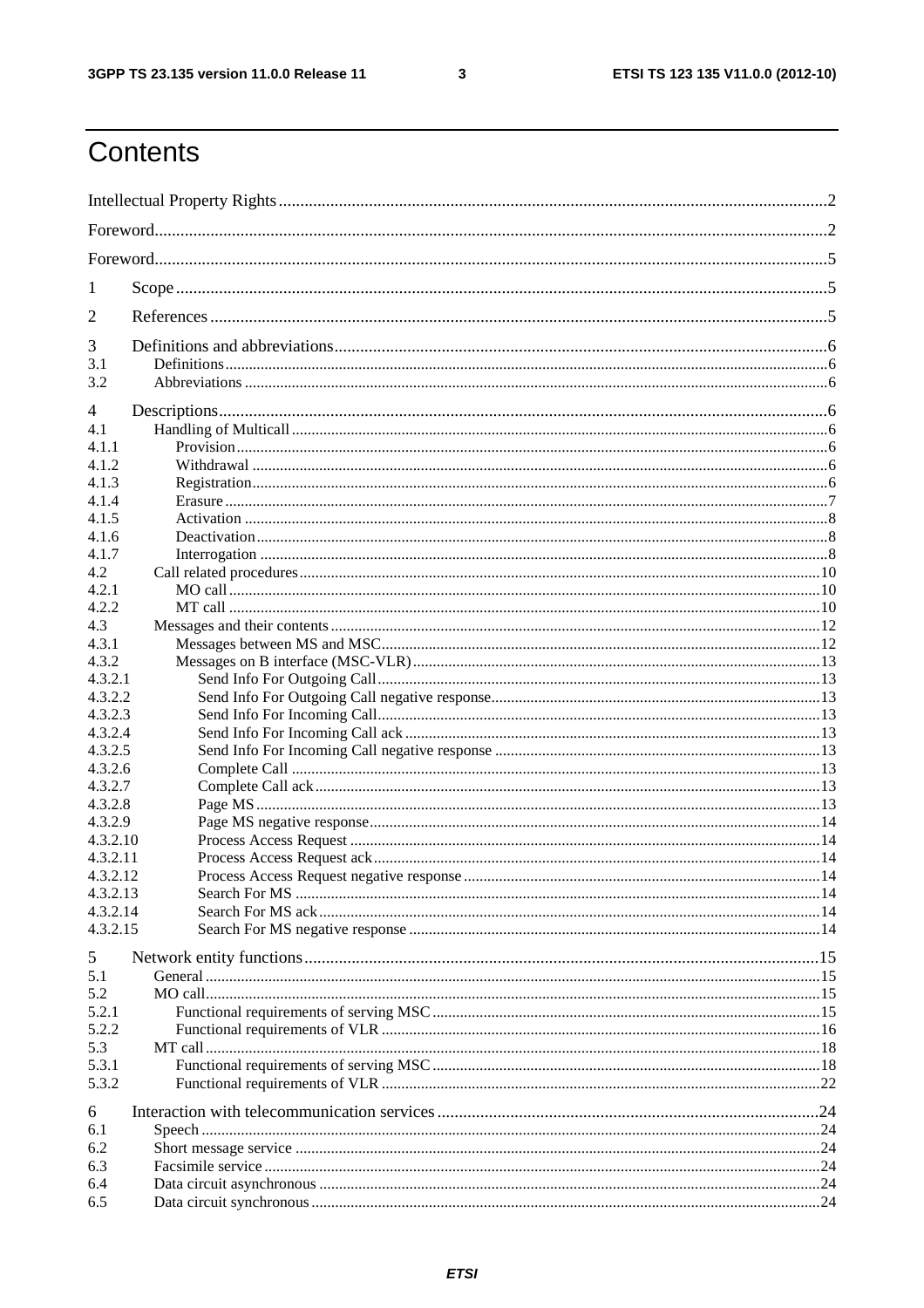$\overline{\mathbf{4}}$ 

| 6.6            |                               |  |
|----------------|-------------------------------|--|
| 6.7            |                               |  |
| $\overline{7}$ |                               |  |
| 7.1            |                               |  |
| 7.2            |                               |  |
| 7.3            |                               |  |
| 7.4            |                               |  |
| 7.5            |                               |  |
| 7.6            |                               |  |
| 7.7            |                               |  |
| 7.8            |                               |  |
| 7.9            |                               |  |
| 7.10           |                               |  |
| 7.11           |                               |  |
| 7.12           |                               |  |
| 7.13           |                               |  |
| 7.14           |                               |  |
| 8              |                               |  |
| 8.1            |                               |  |
| 8.2            |                               |  |
| 8.3            |                               |  |
| 9              |                               |  |
| 10             |                               |  |
| 11             |                               |  |
| 12             |                               |  |
| 13             |                               |  |
|                | <b>Annex A (informative):</b> |  |
|                |                               |  |
|                | <b>Annex B</b> (informative): |  |
|                |                               |  |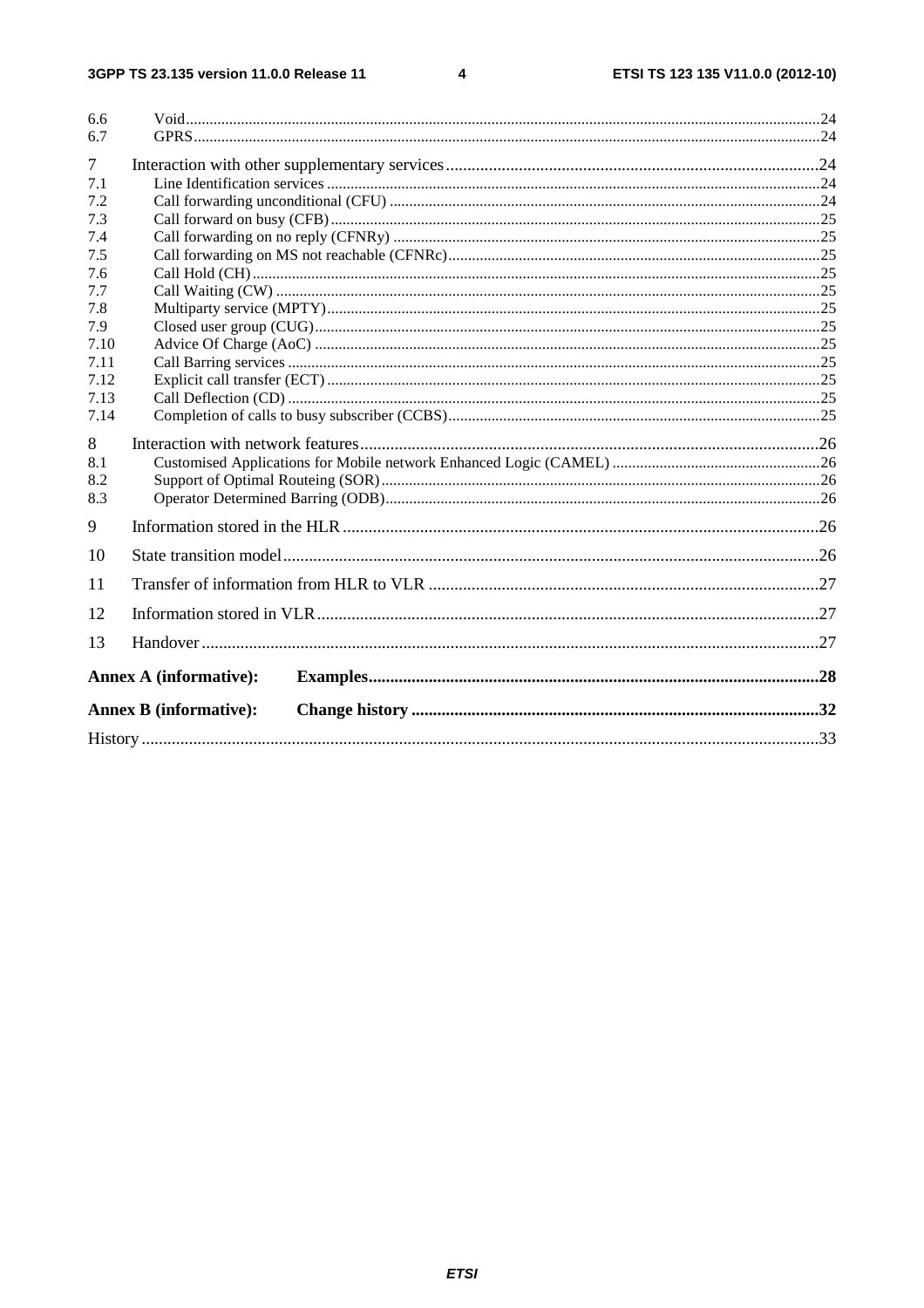## Foreword

This Technical Specification (TS) has been produced by the 3<sup>rd</sup> Generation Partnership Project (3GPP).

The present document gives the stage 2 description of the Multicall service within the 3GPP system.

The contents of the present document are subject to continuing work within the TSG and may change following formal TSG approval. Should the TSG modify the contents of the present document, it will be re-released by the TSG with an identifying change of release date and an increase in version number as follows:

Version x.y.z

where:

- x the first digit:
	- 1 presented to TSG for information;
	- 2 presented to TSG for approval;
	- 3 or greater indicates TSG approved document under change control.
- y the second digit is incremented for all changes of substance, i.e. technical enhancements, corrections, updates, etc.
- z the third digit is incremented when editorial only changes have been incorporated in the document.

## 1 Scope

The present document gives the stage 2 description of the Multicall supplementary service.

## 2 References

The following documents contain provisions which, through reference in this text, constitute provisions of the present document.

- References are either specific (identified by date of publication, edition number, version number, etc.) or non-specific.
- For a specific reference, subsequent revisions do not apply.
- For a non-specific reference, the latest version applies.
- [1] 3GPP TR 21.905: "3GPP Vocabulary".
- [2] 3GPP TS 22.100: "UMTS Phase 1".
- [3] 3GPP TS 22.105: "Services & Service capabilities".
- [4] 3GPP TS 22.135: "Multicall Stage 1".
- [5] 3GPP TS 23.009: "Handover procedures".
- [6] 3GPP TS 23.011: "Technical realisation of supplementary services".
- [7] 3GPP TS 23.018: "Basic call handling; Technical realization".
- [8] 3GPP TS 23.083: "Call Waiting (CW) and Call Hold (HOLD) Supplementary Service Stage 2".
- [9] 3GPP TS 24.008: "Mobile radio interface layer 3 specification Core Network Protocol Stage 3".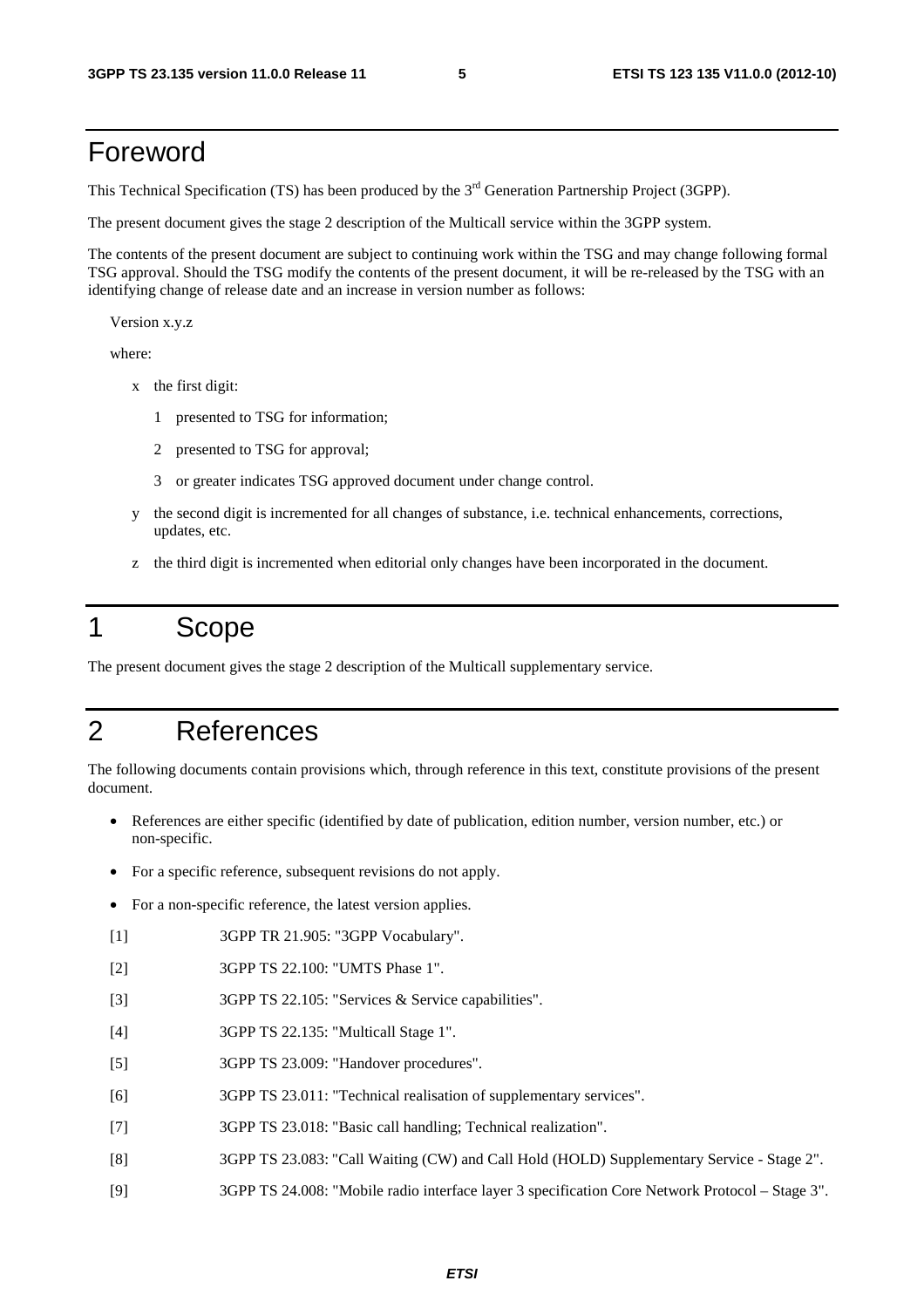## 3 Definitions and abbreviations

### 3.1 Definitions

For the purposes of the present document, the terms and definitions given in TS 22.135 and the following apply.

**Speech Call:** speech call means one of TS11 (Telephony), TS12 (Emergency call), TS61 (Alternate speech and facsimile group 3).

## 3.2 Abbreviations

Abbreviations used in the present document are listed in TR 21.905.

## 4 Descriptions

## 4.1 Handling of Multicall

#### 4.1.1 Provision

No special signalling procedures apply.

#### 4.1.2 Withdrawal

No special signalling procedures apply.

#### 4.1.3 Registration

The information flow for registration is shown in figure 1. The registration process is shown in figure 2.



**Figure 1: Registration of Multicall**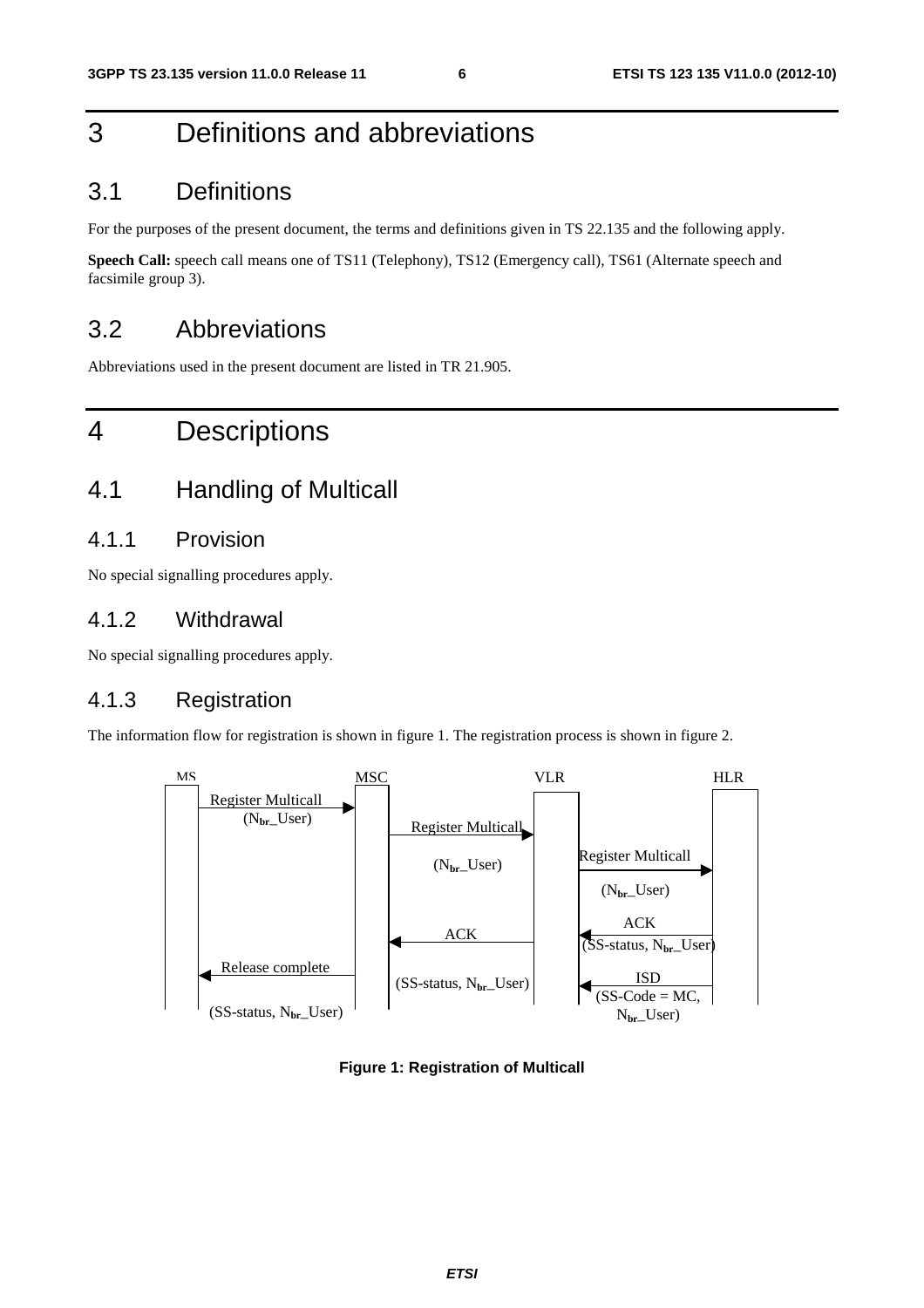

#### **Figure 2: Process Register\_Multicall\_HLR**

#### 4.1.4 Erasure

No special signalling procedures apply.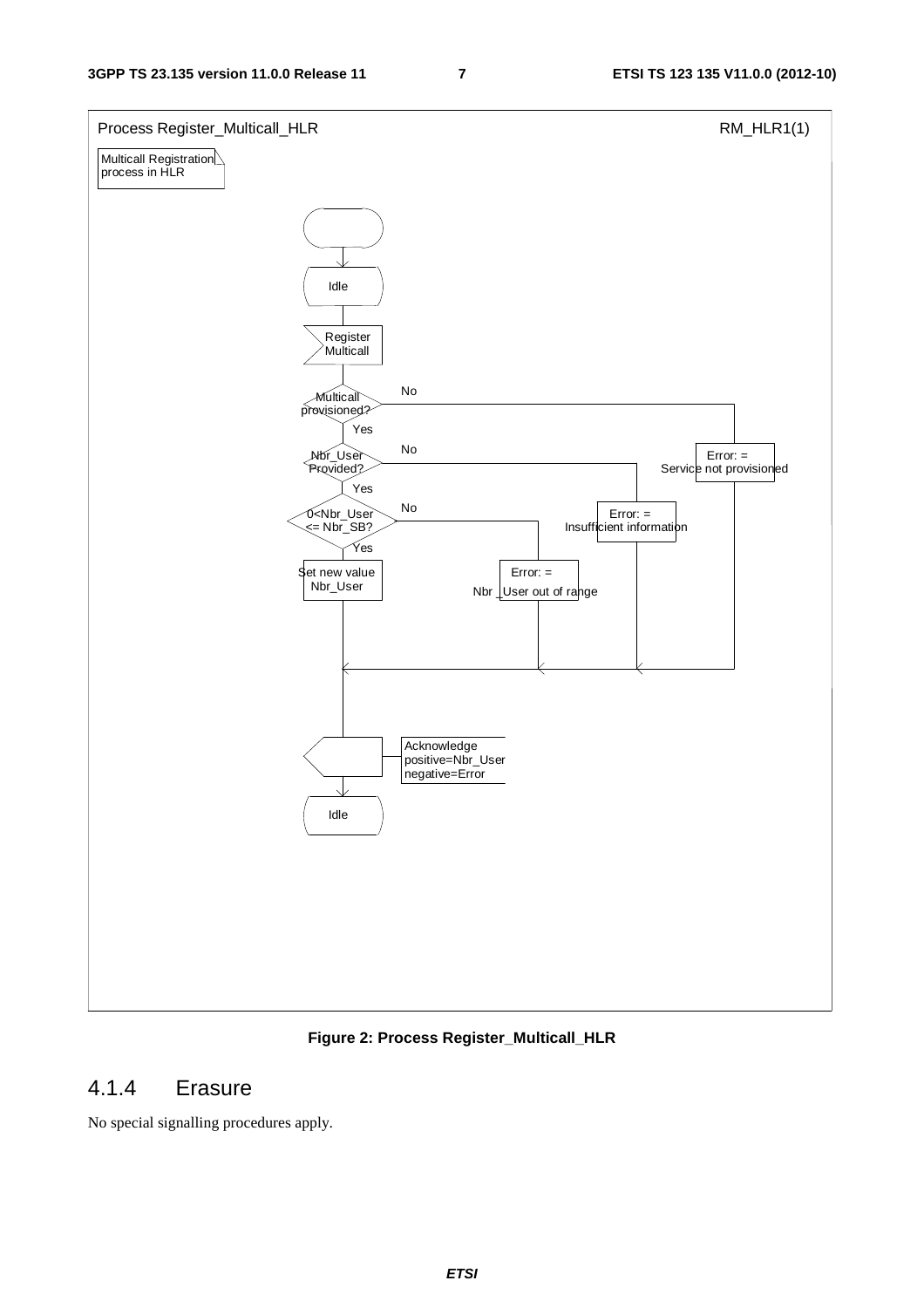### 4.1.5 Activation

The service provider shall provide an initial value for N**br\_**User when activating the service. No special signalling procedures apply.

#### 4.1.6 Deactivation

No special signalling procedures apply.

#### 4.1.7 Interrogation

The information flow for interrogation is shown in figure 3. The interrogation process is shown in figure 4.



**Figure 3: Interrogation of Multicall**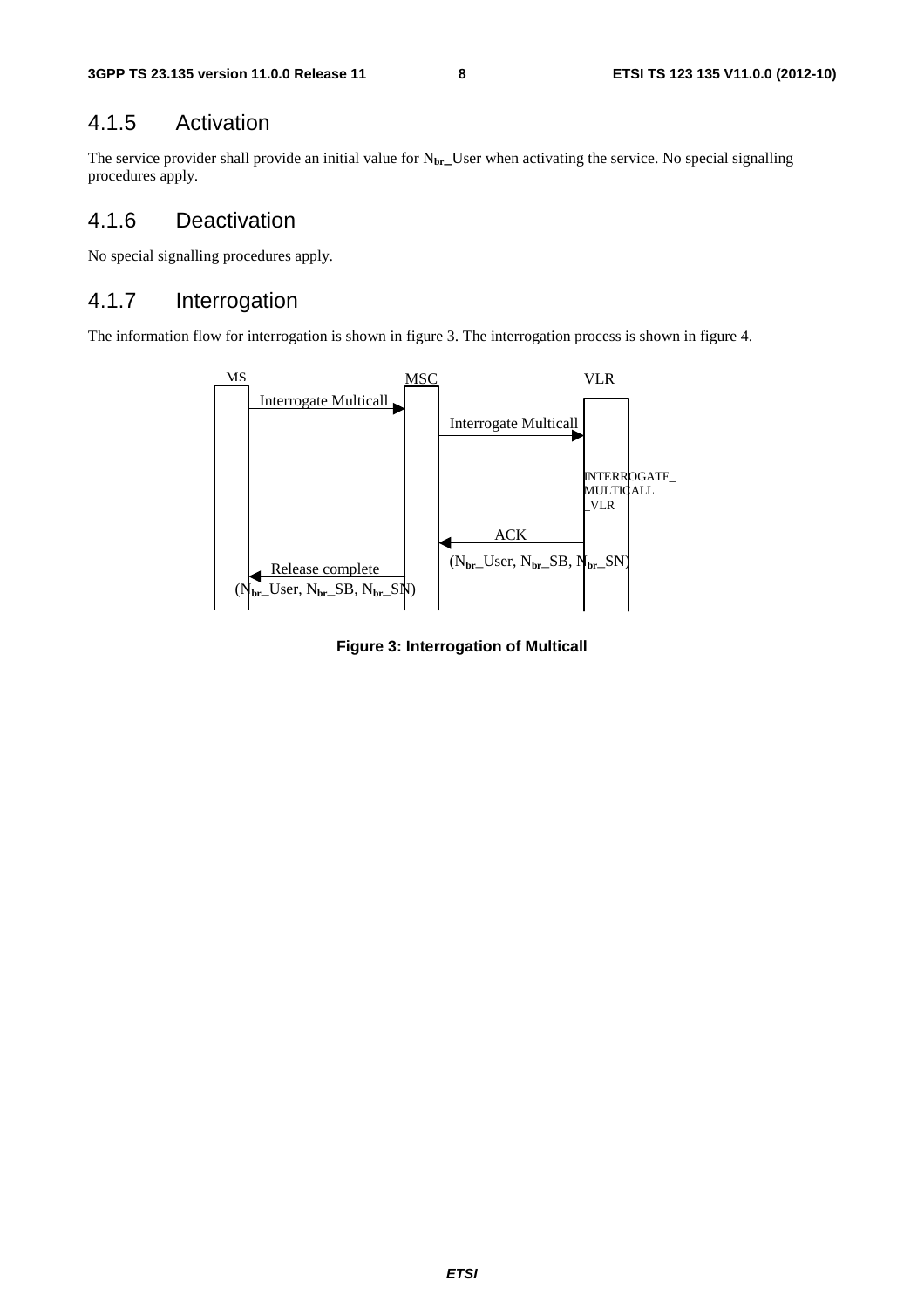

**Figure 4: Process Interrogate\_Multicall\_VLR**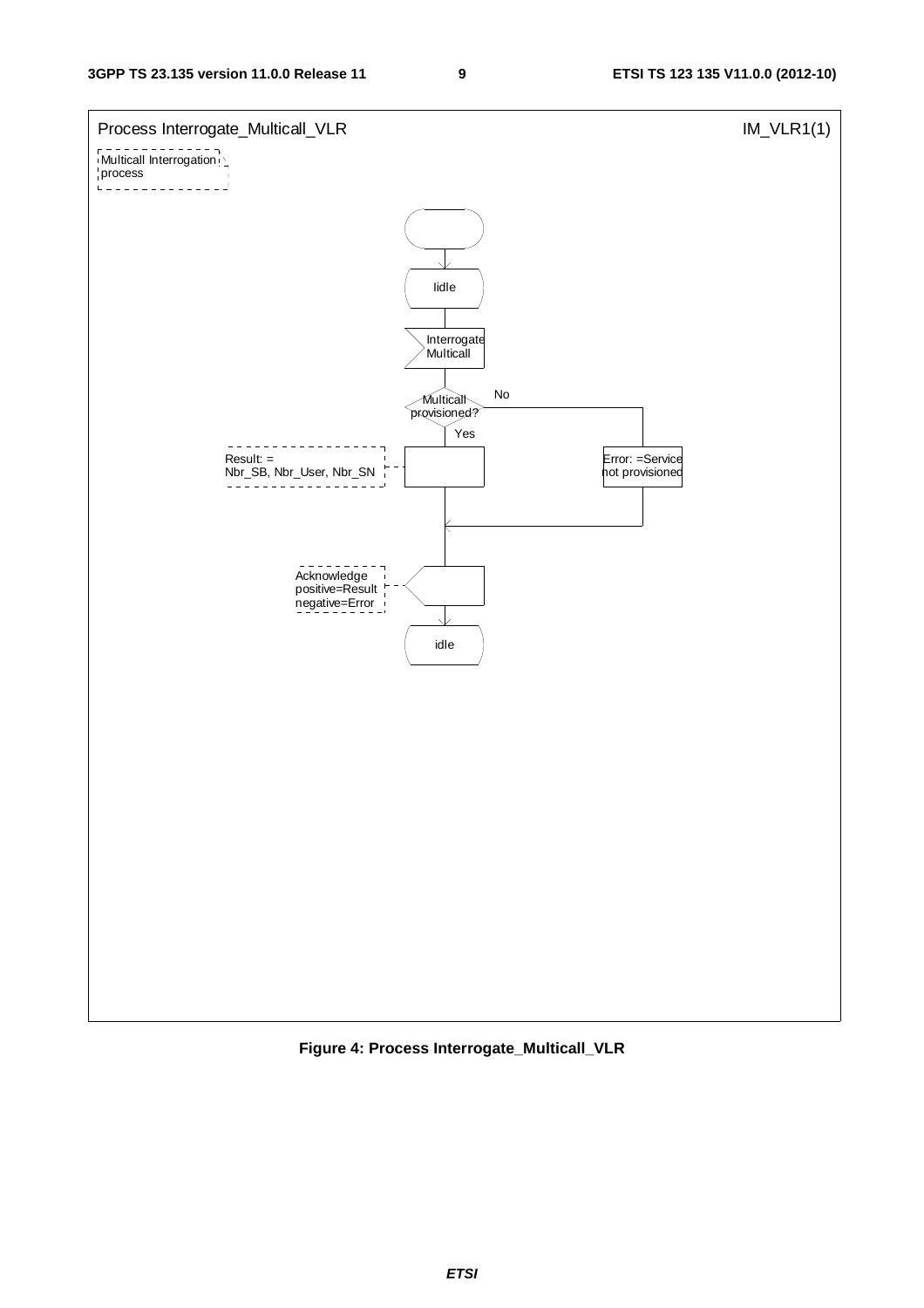## 4.2 Call related procedures

The procedures for basic call handling are specified in 3GPP TS 23.018. These shall also be used for Multicall.

#### 4.2.1 MO call

Figure 5 shows the flow of information between network elements for an MO call:



**Figure 5: Information flow for mobile originating call** 

#### 4.2.2 MT call

Figure 6 and Figure 7 show the flow of information between network elements for an MT call:

- Case 1: When the MS requests a new bearer in call confirmed. (Figure 6).
- Case 2: When the MS requests a new bearer in Connect. (Figure 7).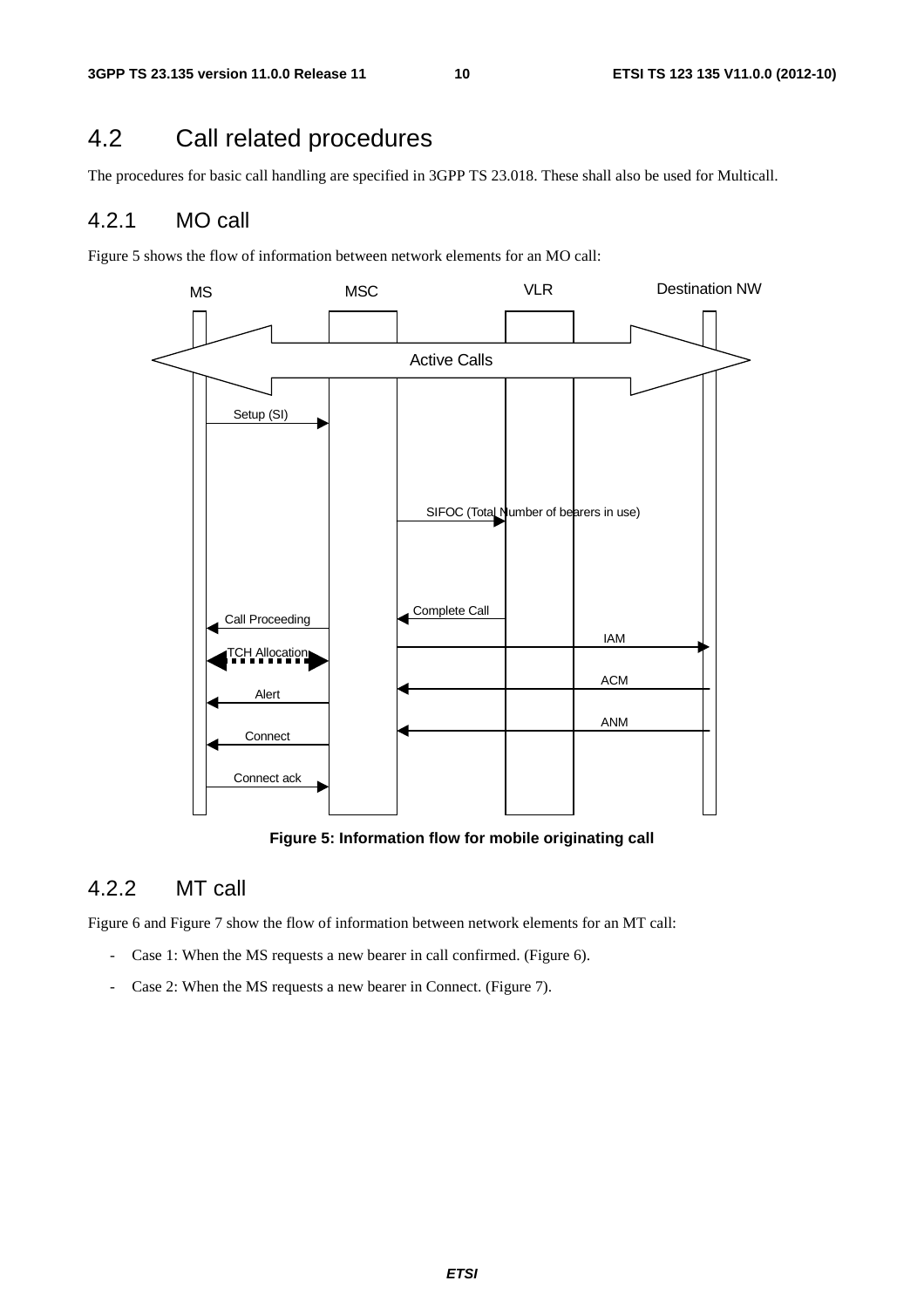

**Figure 6: Information flow for mobile terminating call (Case1)** 



**Figure 7: Information flow for mobile terminating call (Case2)**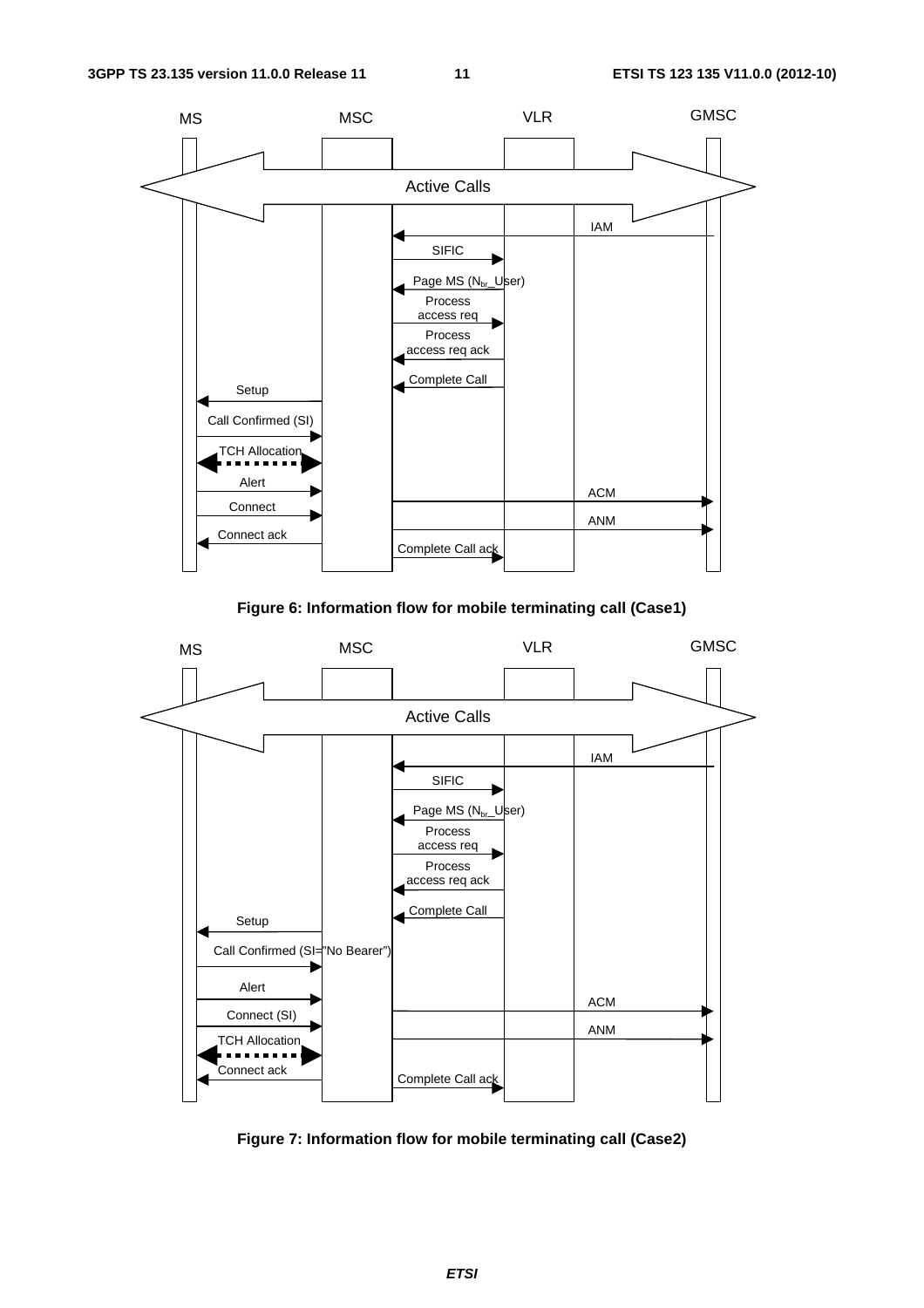## 4.3 Messages and their contents

This clause contains the detailed description of the information flows used by Multicall.

Each Information Element, IE, is marked as (M) Mandatory, (C) Conditional or (O) Optional. A mandatory information element shall always be present. A conditional information shall be present if certain conditions are fulfilled; if those conditions are not fulfilled it shall be absent. An optional information element may be present or absent, at the discretion of the application at the sending entity. This categorisation is a functional classification, i.e., stage 2 information and not a stage 3 classification to be used for the protocol.

The stage 2 and stage 3 message and information element names are not necessarily identical.

#### 4.3.1 Messages between MS and MSC

Table 1 indicates messages between the MS and the MSC for mobile originating calls and mobile terminating calls. (Refer to TS 24.008).

The MS shall indicate the maximum number of bearers supported by the MS in the CC capabilities IE. The MS shall also indicate the maximum number of simultaneous speech bearers supported by the MS for future compatibility. For Release 99, the maximum number of simultaneous speech bearers is 1. If the MS does not indicate the maximum number of bearers the network shall assume it does not support Multicall.

The network supporting Multicall shall indicate the capability in the NW CC capabilities IE. If the NW CC capabilities IE is not sent from the network, the MS supporting Multicall shall assume that the network doesn"t support Multicall. If an MS initiating an emergency call is located in a network that does not support Multicall, the MS shall release one or more existing call to ensure that the emergency call can be established.

| <b>Message</b>                                                | <b>Message</b><br>sender | <b>Information</b><br>element name | <b>Information</b><br>element<br><b>Required</b>                                                                                                                                                                        | Information element description                                                                                                                    |
|---------------------------------------------------------------|--------------------------|------------------------------------|-------------------------------------------------------------------------------------------------------------------------------------------------------------------------------------------------------------------------|----------------------------------------------------------------------------------------------------------------------------------------------------|
| Setup (MO)                                                    | <b>MS</b>                | Stream<br><b>Identifier</b>        | м                                                                                                                                                                                                                       | This information element indicates which<br>bearer (new or existing) shall be used for<br>the call.                                                |
|                                                               |                          | <b>CC</b><br>Capabilities          | C                                                                                                                                                                                                                       | For the first call, this information element<br>shall be included to indicate the maximum<br>number of bearers supported by the MS.                |
| Emergency<br>Setup                                            | <b>MS</b>                | Stream<br>Identifier               | M                                                                                                                                                                                                                       | This information element indicates which<br>bearer (new or existing) shall be used for<br>the call.                                                |
| Call<br><b>MS</b><br>Stream<br>Confirmed<br><b>Identifier</b> |                          | M                                  | This information element indicates whether<br>a new bearer is requested, i.e. SI=value<br>which is not used by any of the existing<br>bearers, or no bearer is requested at that<br>point in time, i.e. SI='no bearer'. |                                                                                                                                                    |
|                                                               |                          | CC<br>Capabilities                 | $\mathsf{C}$                                                                                                                                                                                                            | For the first call, this information element<br>shall be included to indicate the maximum<br>number of bearers supported by the MS.                |
| Connect (MT)                                                  | <b>MS</b>                | Stream<br>Identifier               | $\mathsf{C}$                                                                                                                                                                                                            | This IE shall be present in the Connect<br>message if the SI contained "No bearer" in<br>the Call Confirmed message, otherwise<br>shall be absent. |
| Setup (MT)                                                    | <b>NW</b>                | NW CC<br>Capabilities              | C                                                                                                                                                                                                                       | This information element shall be present<br>for the first call.                                                                                   |
| Call<br>Proceeding                                            | <b>NW</b>                | NW CC<br>Capabilities              | $\mathsf{C}$                                                                                                                                                                                                            |                                                                                                                                                    |

#### **Table 1: Messages between MS and MSC**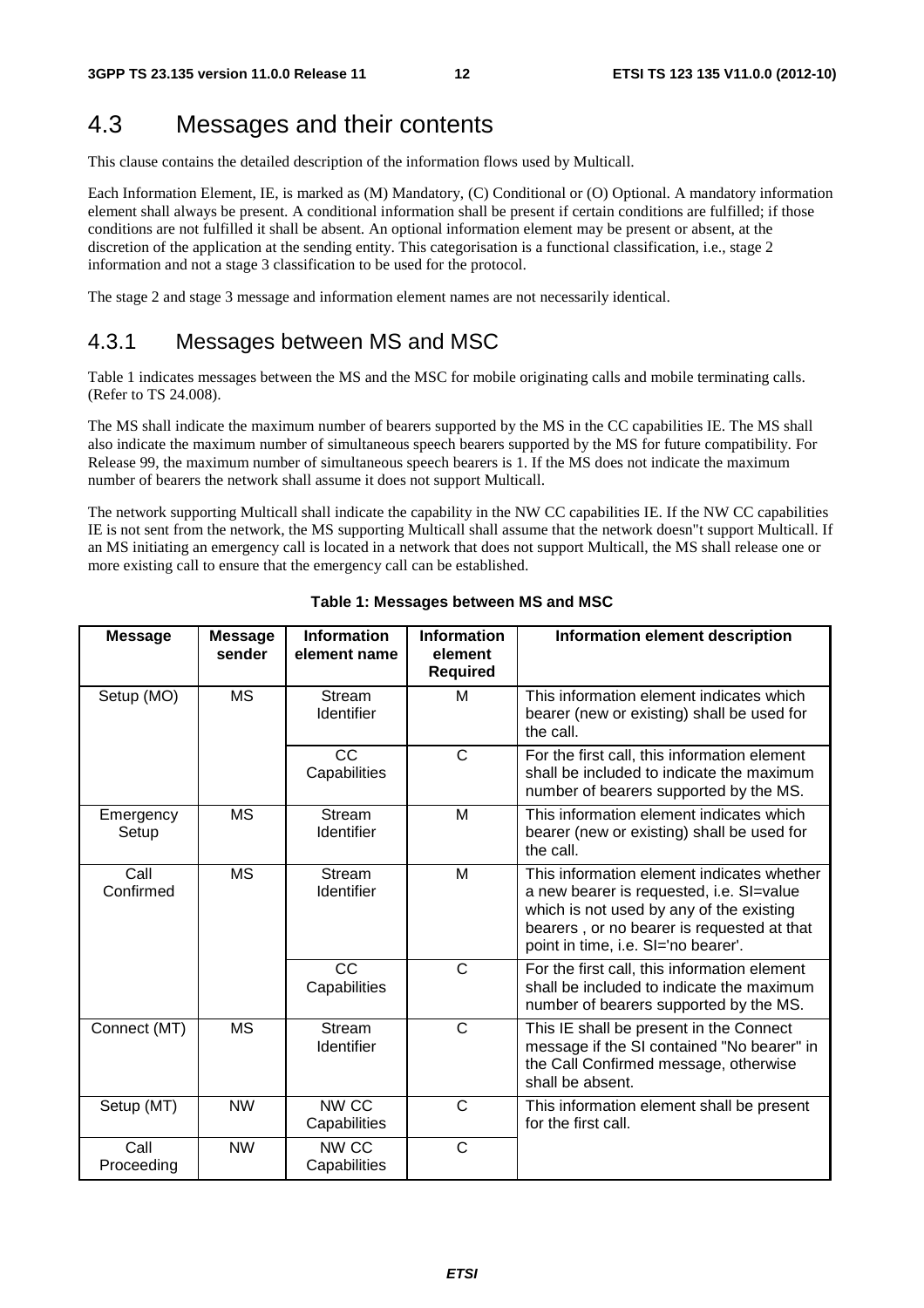### 4.3.2 Messages on B interface (MSC-VLR)

#### 4.3.2.1 Send Info For Outgoing Call

#### **This message is specified in 3GPP TS 23.018. The following additional information element is required:**

| Information element name       | Required | <b>Description</b>                                              |
|--------------------------------|----------|-----------------------------------------------------------------|
| Total number of bearers in use | M        | Total number includes the new bearer if requested for the call. |

#### 4.3.2.2 Send Info For Outgoing Call negative response

#### **This message is specified in 3GPP TS 23.018. The following additional information element is required:**

| Information element name                  | <b>Required</b> | <b>Description</b>                                                                                                                                                                                                               |
|-------------------------------------------|-----------------|----------------------------------------------------------------------------------------------------------------------------------------------------------------------------------------------------------------------------------|
| Negative response information<br>lelement | м               | If the VLR detects that the OG call can not be permitted<br>because Multicall limit set by the user is exceeded, it shall<br>indicate " N <sub>br</sub> User is exceeded" as the negative response<br>information element value. |
|                                           |                 | If the VLR detects that the OG call can not be permitted<br>because the user is not provisioned with Multicall, it shall<br>indicate "Multicall not provisioned" as the negative response<br>information element value.          |

#### 4.3.2.3 Send Info For Incoming Call

This message is specified in TS 23.018.

#### 4.3.2.4 Send Info For Incoming Call ack

This message is specified in TS 23.018.

#### 4.3.2.5 Send Info For Incoming Call negative response

This message is specified in TS 23.018.

#### 4.3.2.6 Complete Call

This message is specified in TS 23.018.

#### 4.3.2.7 Complete Call ack

This message is specified in TS 23.018.

#### 4.3.2.8 Page MS

#### **This message is specified in 3GPP TS 23.018. The following additional information element is required:**

| Information element name | <b>Required</b> | Description                                                       |
|--------------------------|-----------------|-------------------------------------------------------------------|
| $N_{\text{br}}$ User     | M               | Shall be present if the subscriber is provisioned with Multicall. |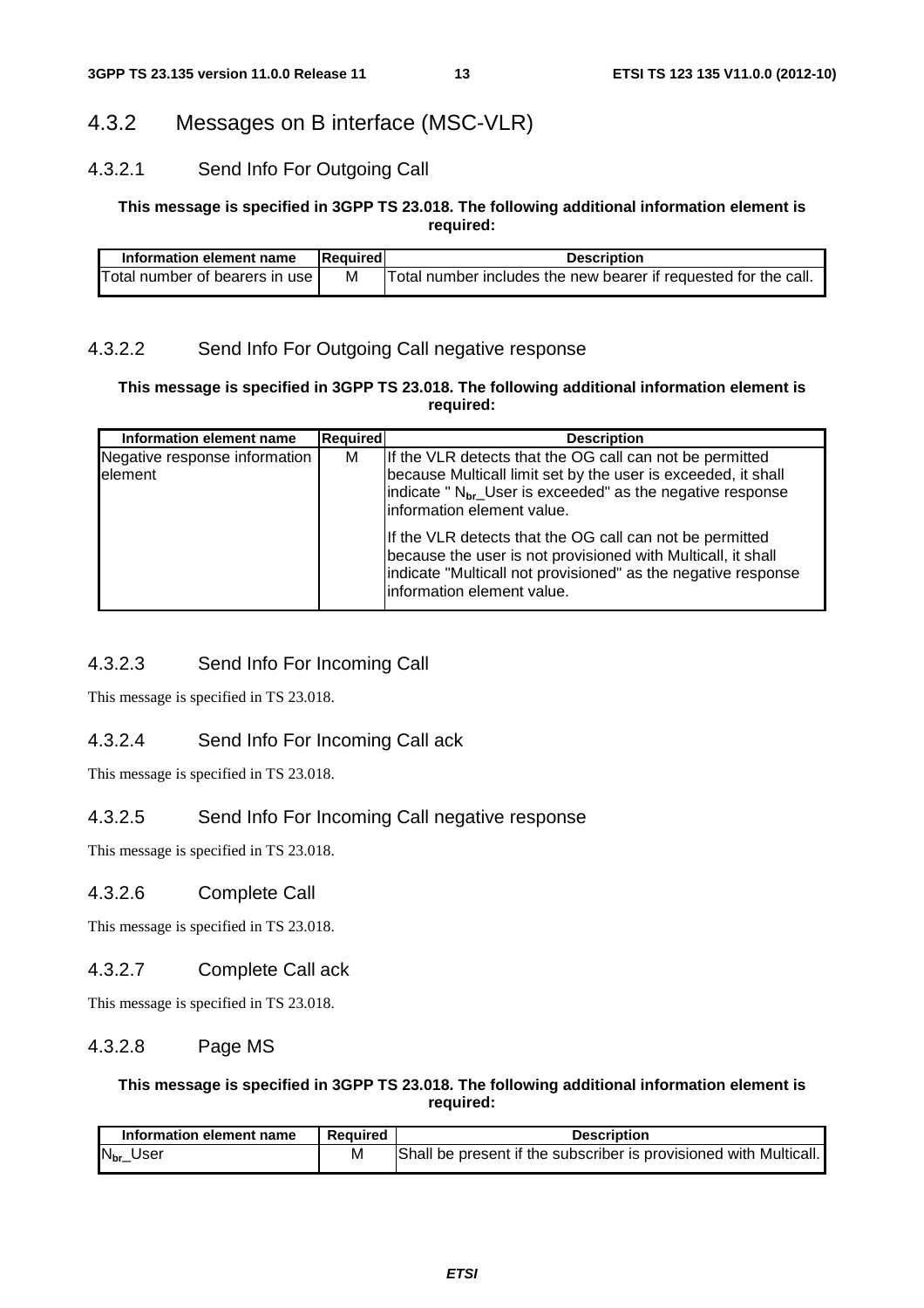#### 4.3.2.9 Page MS negative response

#### **This message is specified in 3GPP TS 23.018. The following additional information element is required:**

| Information element name | <b>Required</b> | <b>Description</b>                                                                                                  |
|--------------------------|-----------------|---------------------------------------------------------------------------------------------------------------------|
| Basic service list       |                 | If the MSC detects subscriber busy (More Calls Possible),<br>the Basic service list shall be included, see Table 2. |

#### **Table 2: Basic Service List setting**

|                                         | Condition                                     | <b>Setting</b>                                                                                                                                                                                       |
|-----------------------------------------|-----------------------------------------------|------------------------------------------------------------------------------------------------------------------------------------------------------------------------------------------------------|
| The terminating call<br>type is speech  | There exists an active or<br>held speech call | Basic service of active call via the same bearer<br>as the existing speech call. If an active call does<br>not exist via the same bearer as the existing<br>speech call 'speech' shall be indicated. |
|                                         | There exists no speech call                   | All basic services of ongoing calls                                                                                                                                                                  |
| The terminating call type is not speech |                                               | All basic services of ongoing calls                                                                                                                                                                  |

#### 4.3.2.10 Process Access Request

This message is specified in TS 23.018.

#### 4.3.2.11 Process Access Request ack

This message is specified in TS 23.018.

#### 4.3.2.12 Process Access Request negative response

This message is specified in TS 23.018.

#### 4.3.2.13 Search For MS

#### **This message is specified in 3GPP TS 23.018. The following additional information element is required:**

| Information element name | Reauired | <b>Description</b>                                                |
|--------------------------|----------|-------------------------------------------------------------------|
| $N_{\text{br}}$ User     | M        | Shall be present if the subscriber is provisioned with Multicall. |

#### 4.3.2.14 Search For MS ack

This message is specified in 3GPP TS 23.018.

#### 4.3.2.15 Search For MS negative response

#### **This message is specified in 3GPP TS 23.018. The following additional information element is required:**

| Information element name<br>Reauired |  | <b>Description</b>                                                                                                  |  |  |
|--------------------------------------|--|---------------------------------------------------------------------------------------------------------------------|--|--|
| <b>Basic service list</b>            |  | If the MSC detects subscriber busy (More Calls Possible),<br>the Basic service list shall be included, see Table 2. |  |  |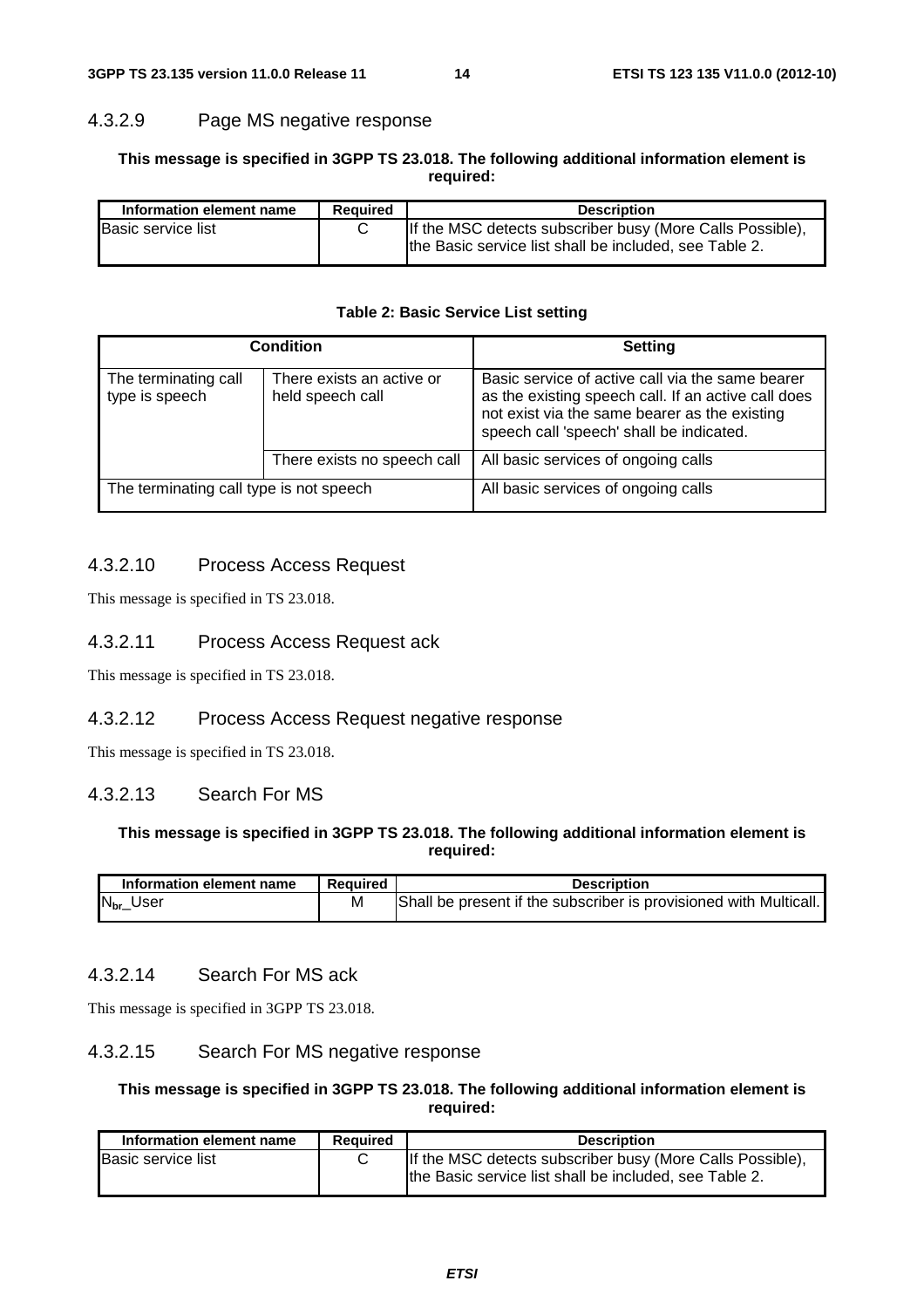## 5 Network entity functions

The following SDL diagrams describe the procedures within individual network entities for handling Multicall.

## 5.1 General

The MSC shall check whether the maximum number of bearers has been reached for both MO and MT call. In counting of the current number of bearers for the target subscriber, the following situations are counted as an active bearer.

- Call in set-up.
- Established call.
- Call on hold.
- Call on hold and established call on the same bearer.
- Call on hold and MO call in Setup on the same bearer.

### 5.2 MO call

#### 5.2.1 Functional requirements of serving MSC

Figure 8: Procedure Check\_OG\_Multicall\_MSC.

This procedure is called when the MSC receives a Setup message from the MS. After handover procedure completion to another MSC, N**br**\_SN as defined for the target MSC shall overwrite the previous N**br**\_SN.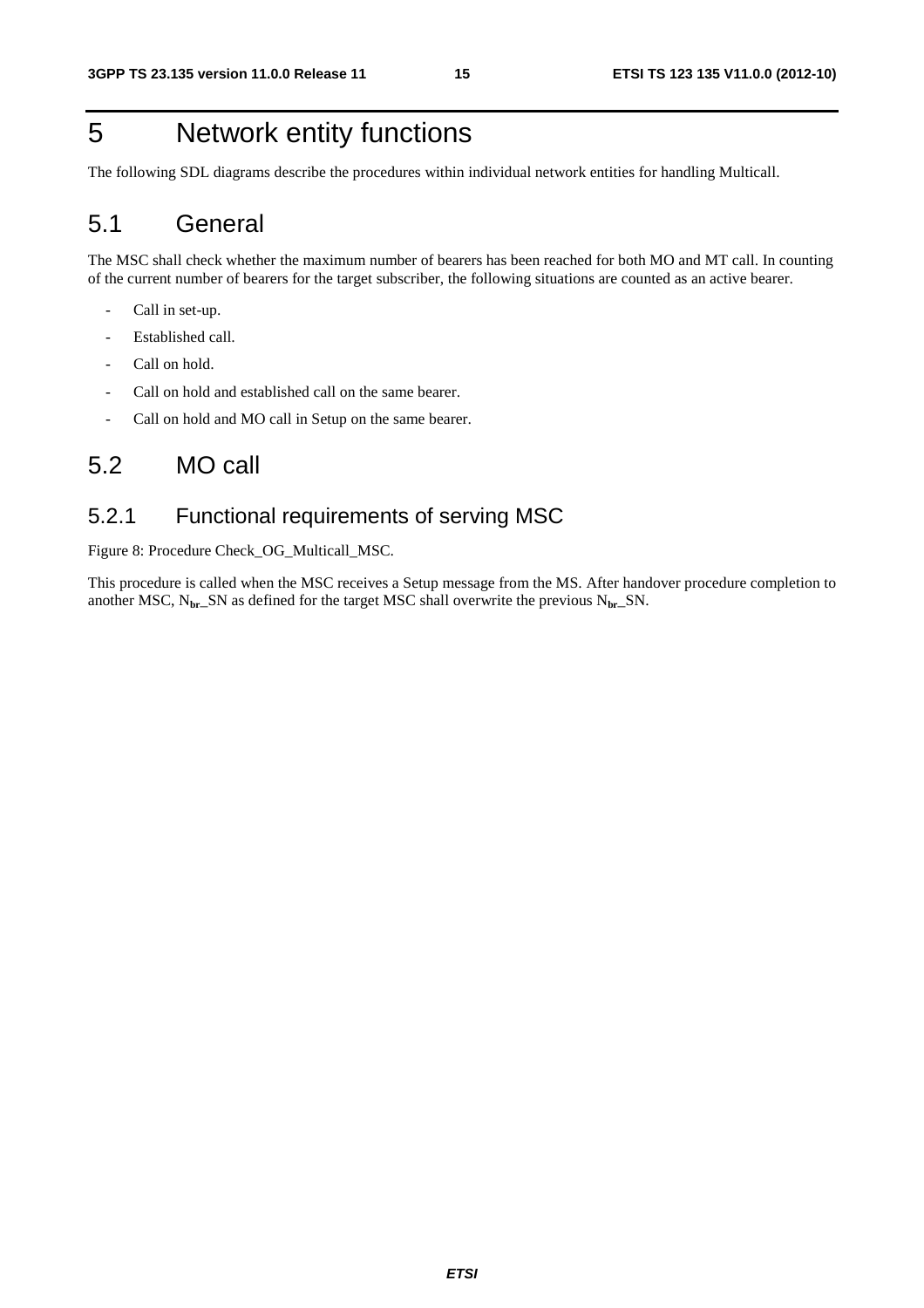

**Figure 8: Procedure Check\_OG\_Multicall\_MSC** 

### 5.2.2 Functional requirements of VLR

Figure 9: Procedure Check\_OG\_Multicall\_VLR.

This procedure is called when the VLR receives a Send Info For Outgoing Call message from the MSC.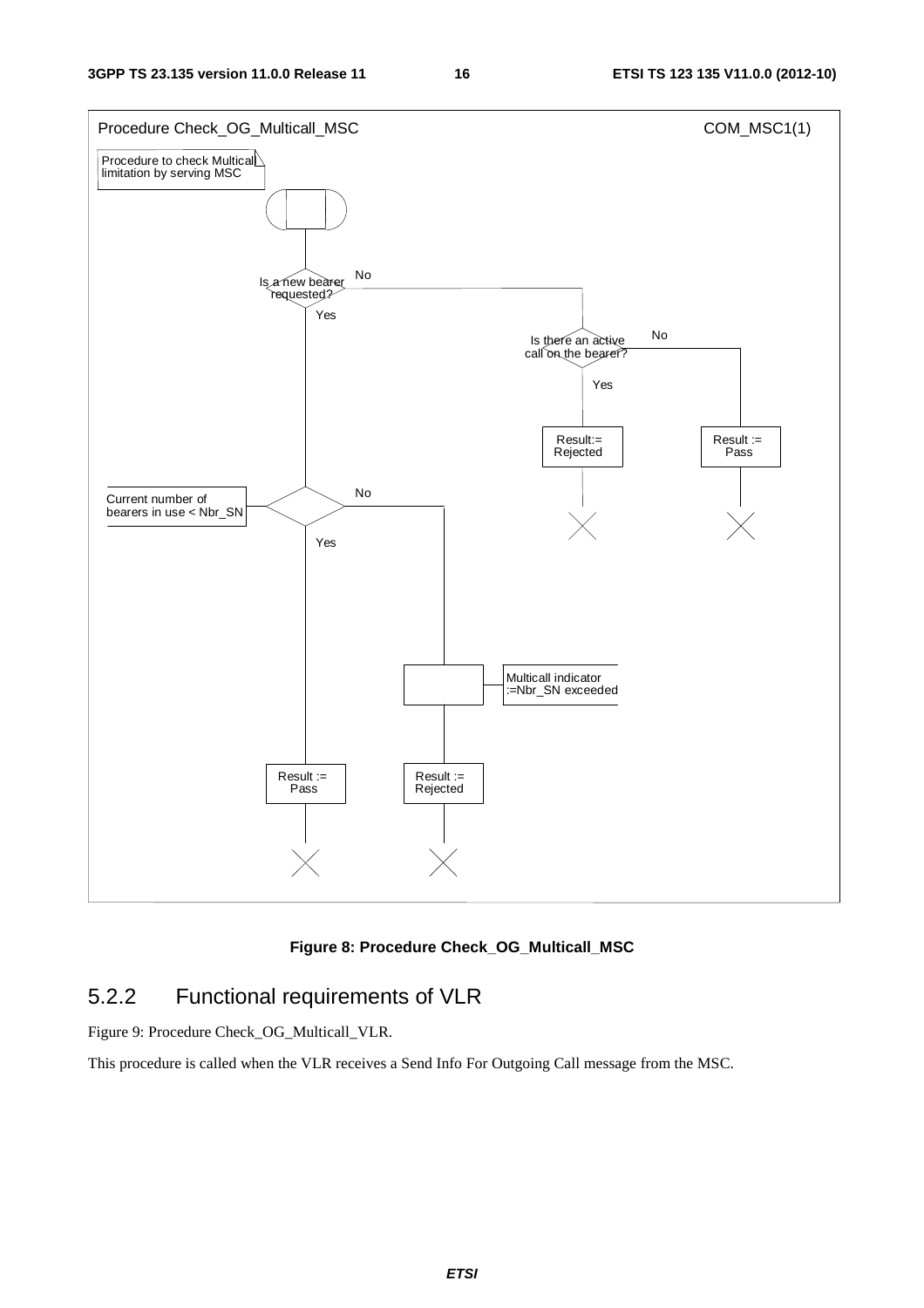

**Figure 9: Procedure Check\_OG\_Multicall\_VLR**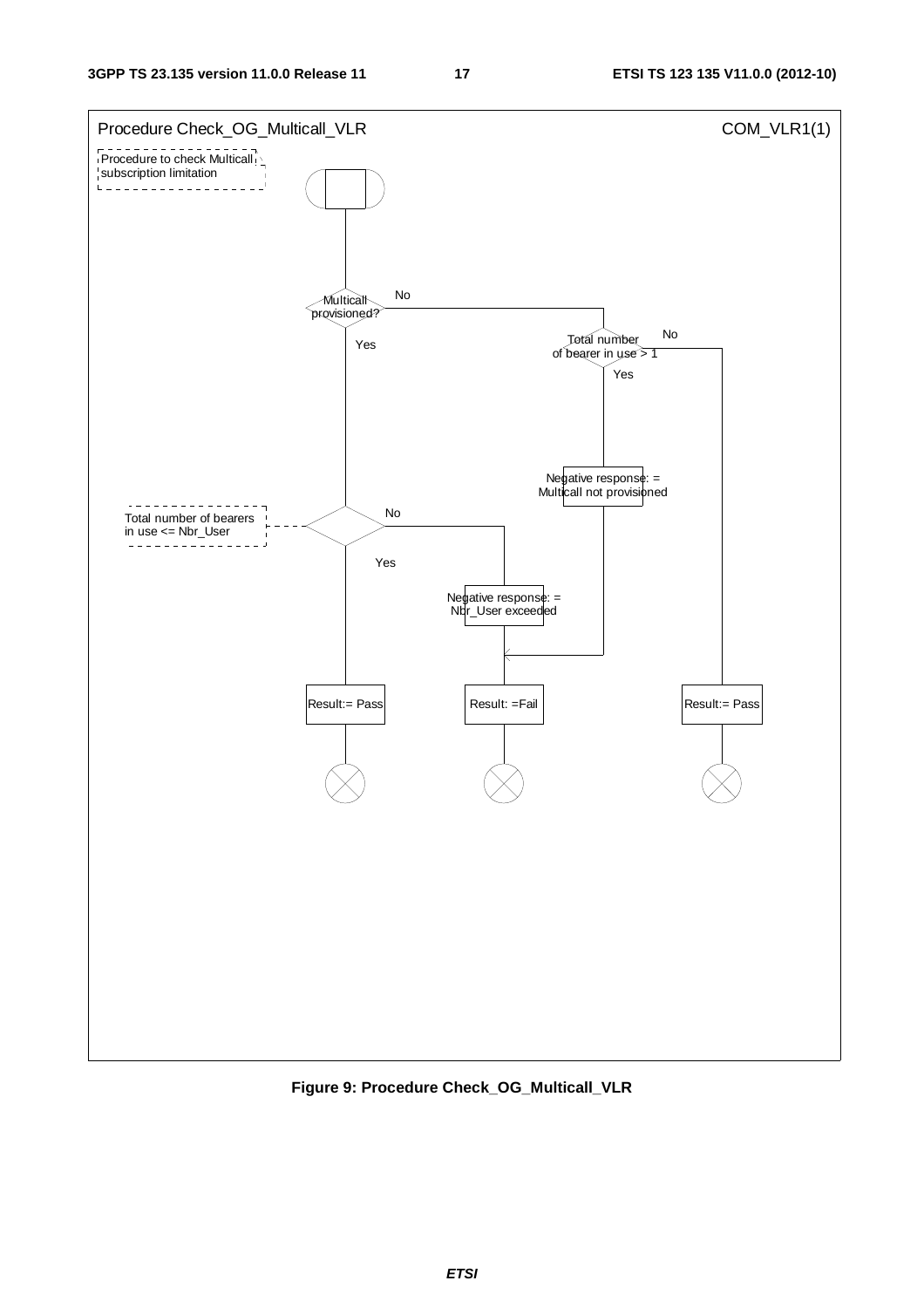## 5.3 MT call

#### 5.3.1 Functional requirements of serving MSC

Figure 10: Procedure Check\_MT\_Multicall\_MSC.

This procedure is called when the MSC receives a Page MS message or a Search For MS message from the VLR. The maximum number of bearers  $(N_{\text{br}})$  indicates the minimum value of  $N_{\text{br}}$  User,  $N_{\text{br}}$  SN and  $N_{\text{br}}$  UE. After handover to another MSC is completed, N**br**\_SN, as defined for the target MSC, shall overwrite the previous N**br**\_SN.

"Call in Setup" means that the MS is engaged in at least one call that has not reached the established phase (called party answer).

The test "Call waiting" takes the "Yes" exit if a waiting call has been offered to the subscriber but the outcome of offering the call has not been determined.

Figure 11: Procedure Establish\_Terminating\_TCH\_Multicall.

This procedure is called when the MSC receives a Call Confirmed or a Connect message from the MS. If the MS indicates "No bearer" as the value of the Stream Identifier in the Call Confirmed message the test "Bearer allocation pending" takes the "Yes" exit.

Figure 12: Procedure MC\_TCH\_Check

This procedure is called when the MSC needs to establish a terminating TCH.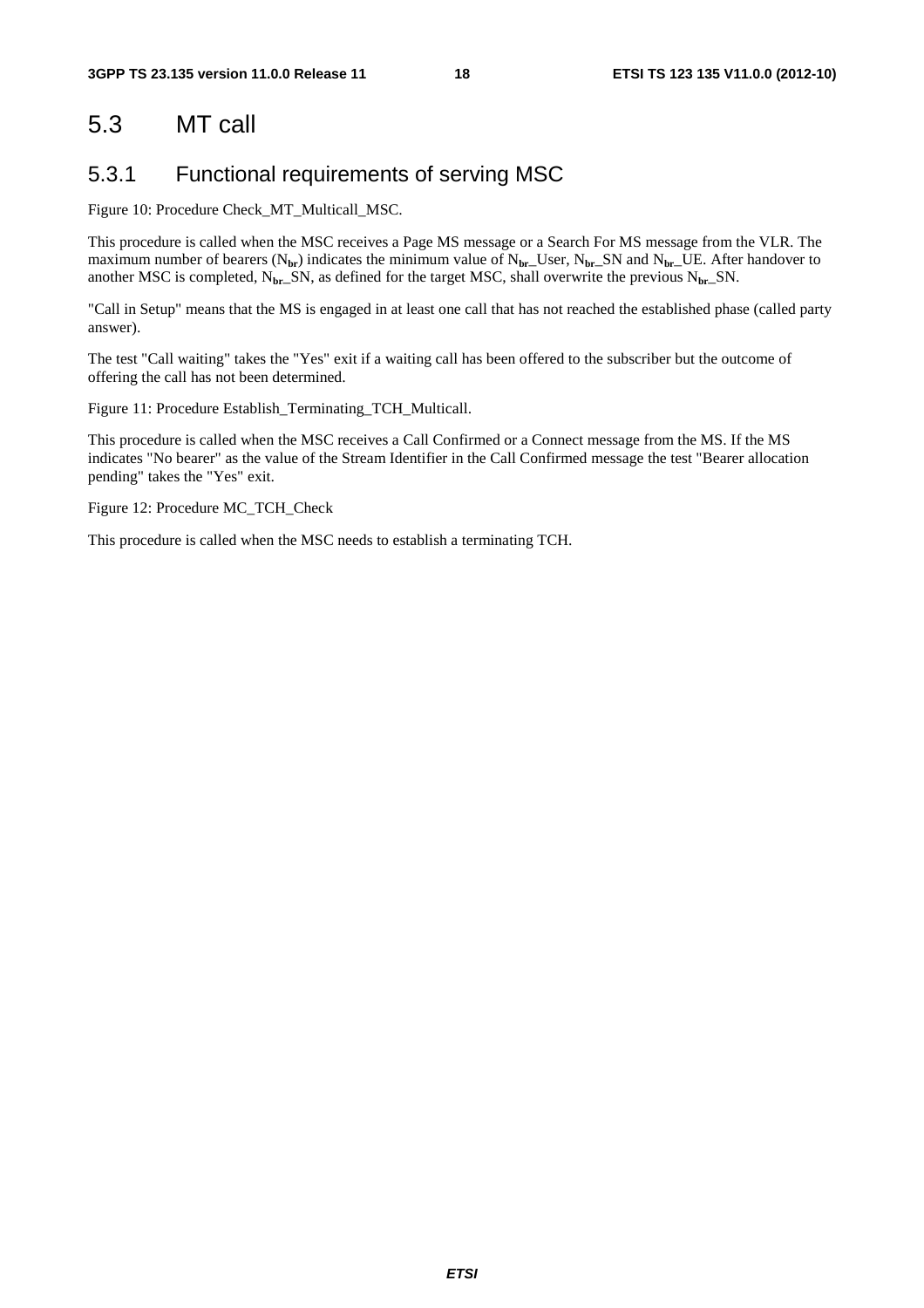

**Figure 10: Procedure Check\_MT\_Multicall\_MSC**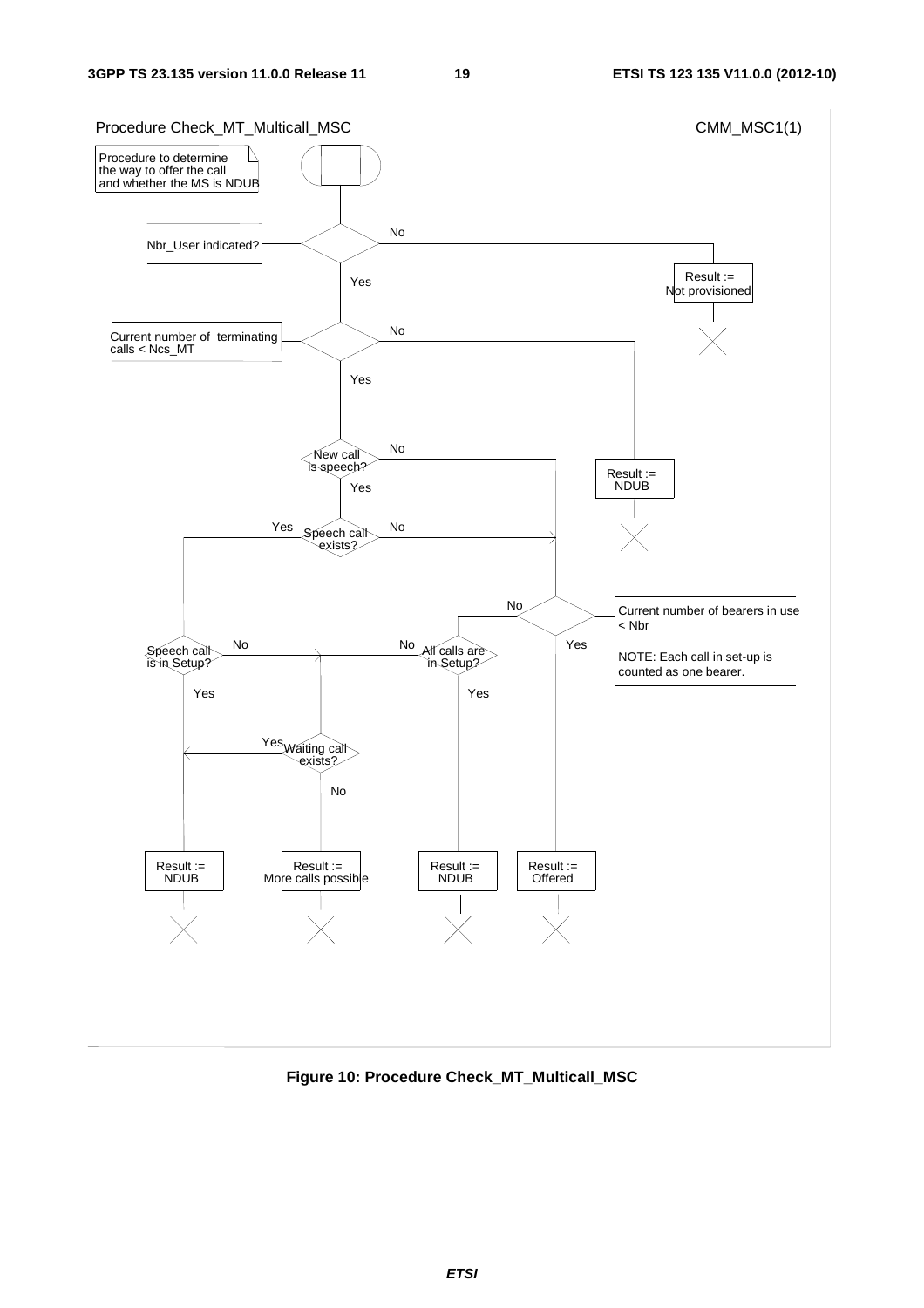

**Figure 11: Procedure Establish\_Terminating\_TCH\_Multicall**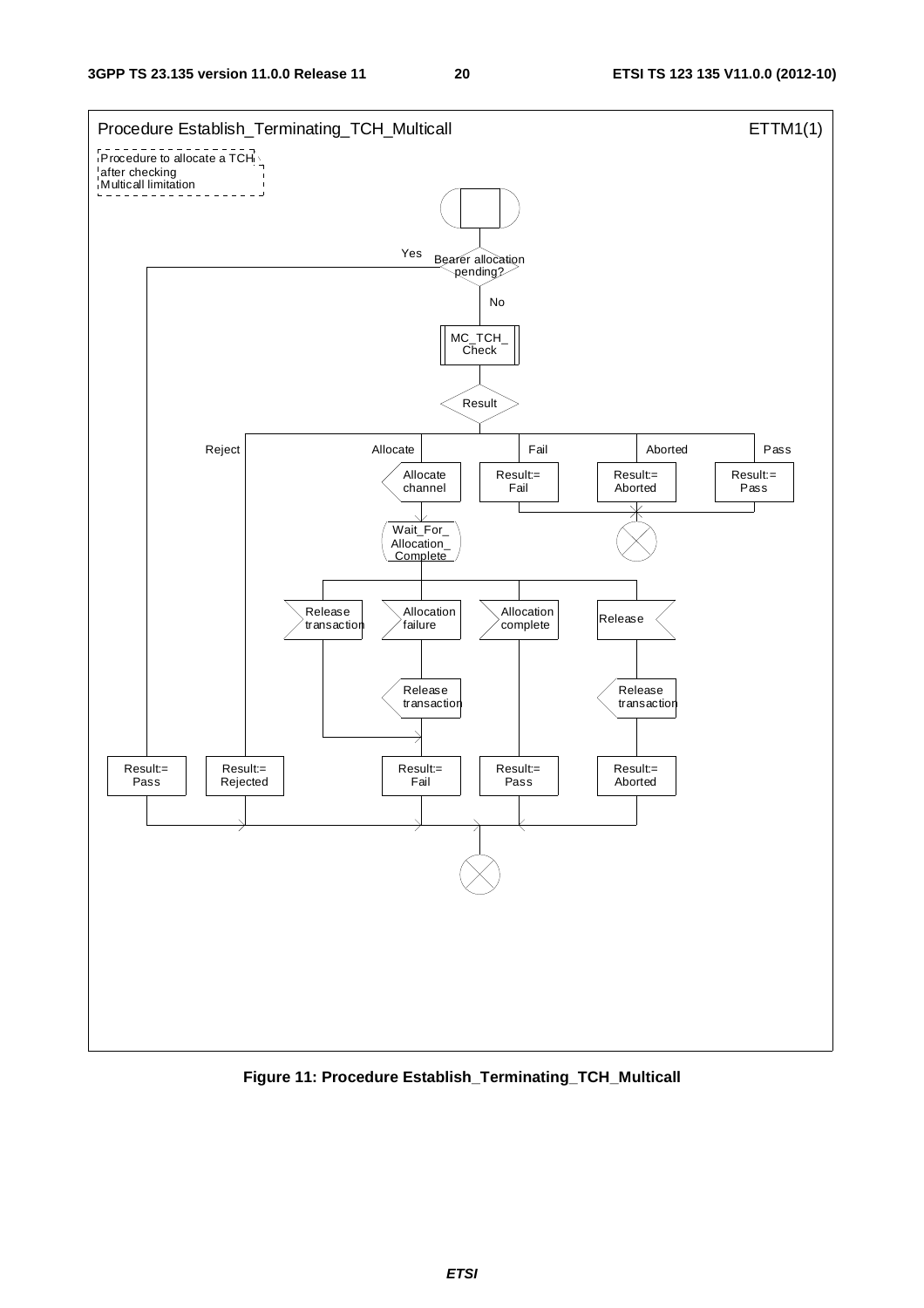

Figure 12: Procedure MC\_TCH\_Check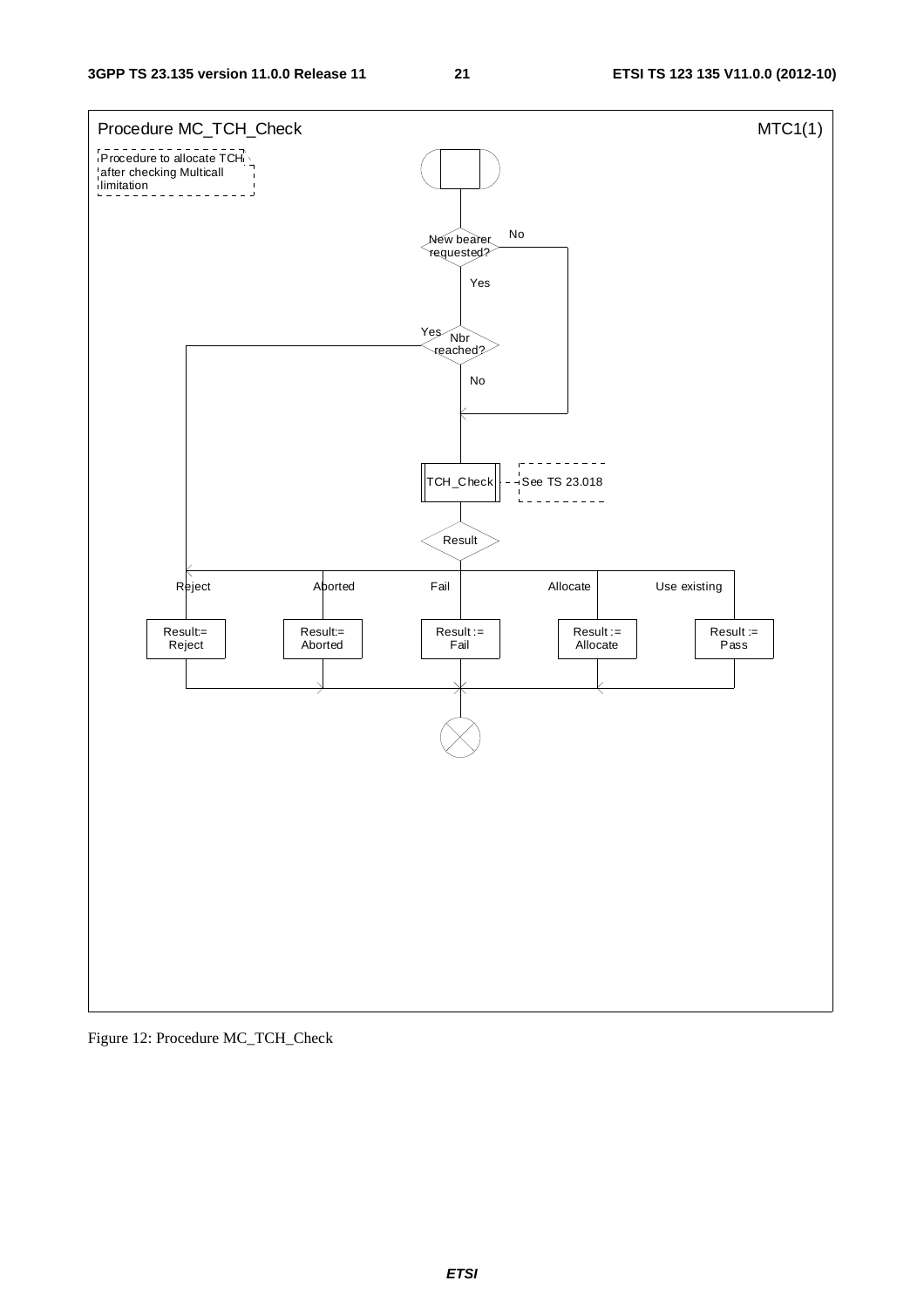## 5.3.2 Functional requirements of VLR

Figure 13: Procedure Get\_CW\_Subscription\_Info\_Multicall\_VLR.

This procedure is called when the VLR receives a Page MS negative response message or a Search For MS negative response message with the negative response IE set to "Busy (More Calls Possible)".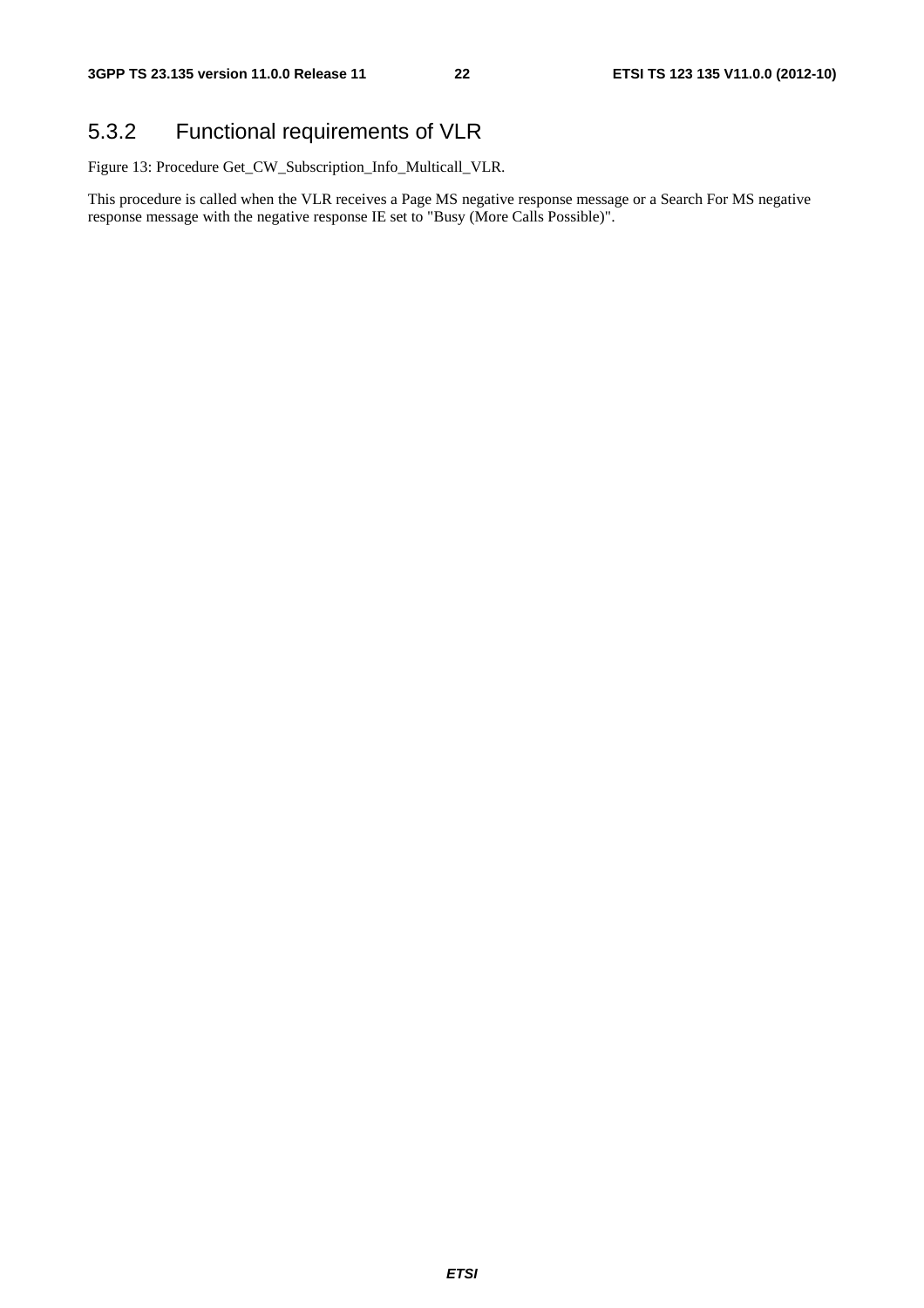

**Figure 13: Procedure Get\_CW\_Subscription\_Info\_Multicall\_VLR**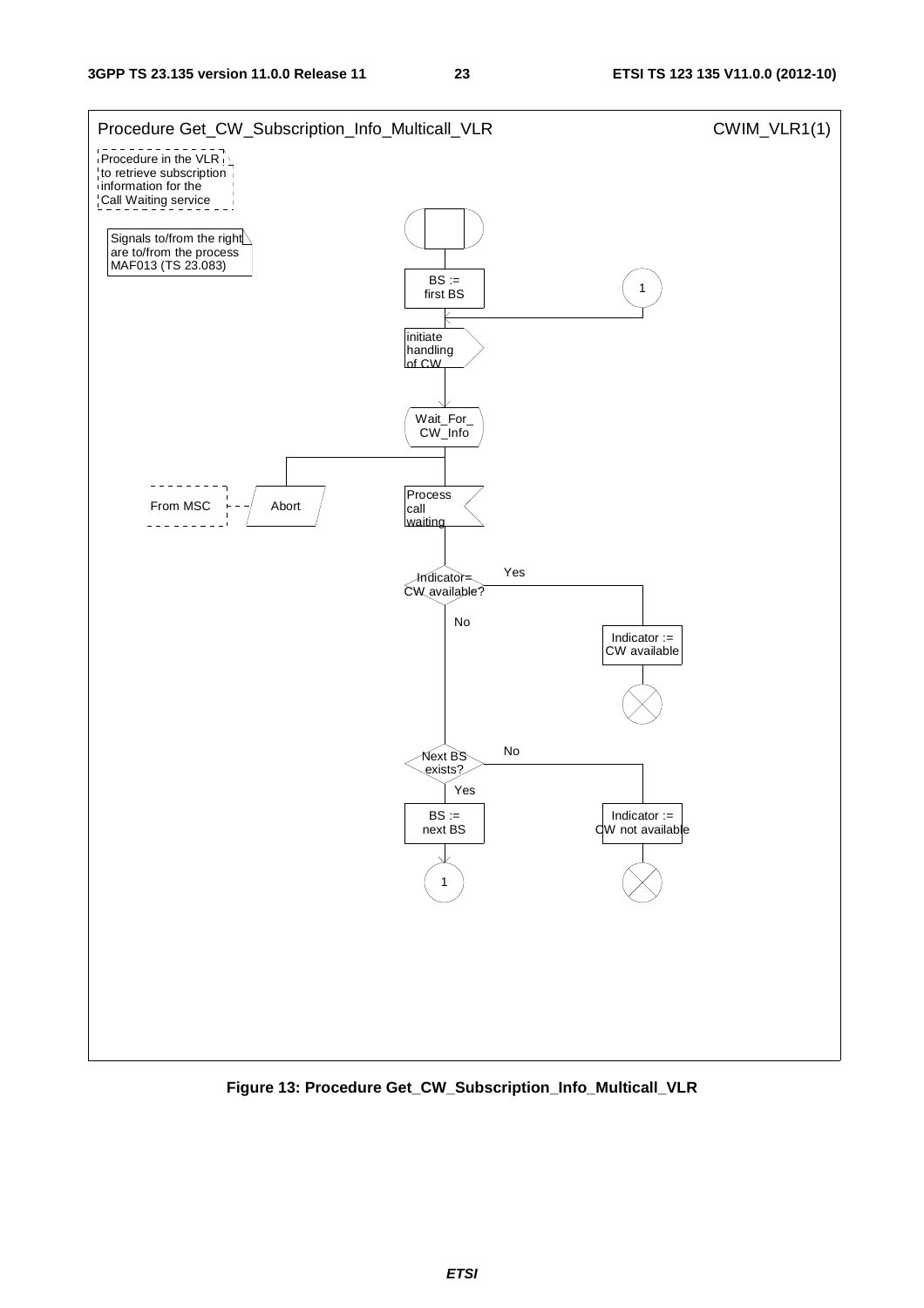## 6 Interaction with telecommunication services

## 6.1 Speech

The Multicall supplementary service does not provide multiple traffic channels for speech calls. Refer to Procedure Check\_OG\_Multicall\_MSC and Procedure Check\_MT\_Multicall\_MSC.

If  $N_{\rm br}$  UE is greater than  $N_{\rm br}$  SN, the mobile station may initiate an Emergency call even if  $N_{\rm br}$  SN has been reached. When the network receives an Emergency call Setup message from the mobile station:

- if N**br**\_SN has not been reached, the network shall accept it regardless of N**br**\_SB or N**br**\_User;
- if N<sub>br</sub>\_SN has been reached, the network shall reject the emergency call setup attempt. The MS shall release one or more existing calls and it shall re-initiate an Emergency call.

The MS shall ensure that an emergency call Setup request is acceptable to a serving network which does not support multicall, if necessary by releasing one or more existing calls.

## 6.2 Short message service

No impact.

## 6.3 Facsimile service

The Multicall supplementary service provides multiple traffic channels for facsimile service except for alternate speech and facsimile group 3.

## 6.4 Data circuit asynchronous

The Multicall supplementary service provides multiple traffic channels for data circuit asynchronous.

## 6.5 Data circuit synchronous

The Multicall supplementary service provides multiple traffic channels for data circuit synchronous.

## 6.6 Void

## 6.7 GPRS

No impact.

## 7 Interaction with other supplementary services

7.1 Line Identification services

No impact.

## 7.2 Call forwarding unconditional (CFU)

No impact.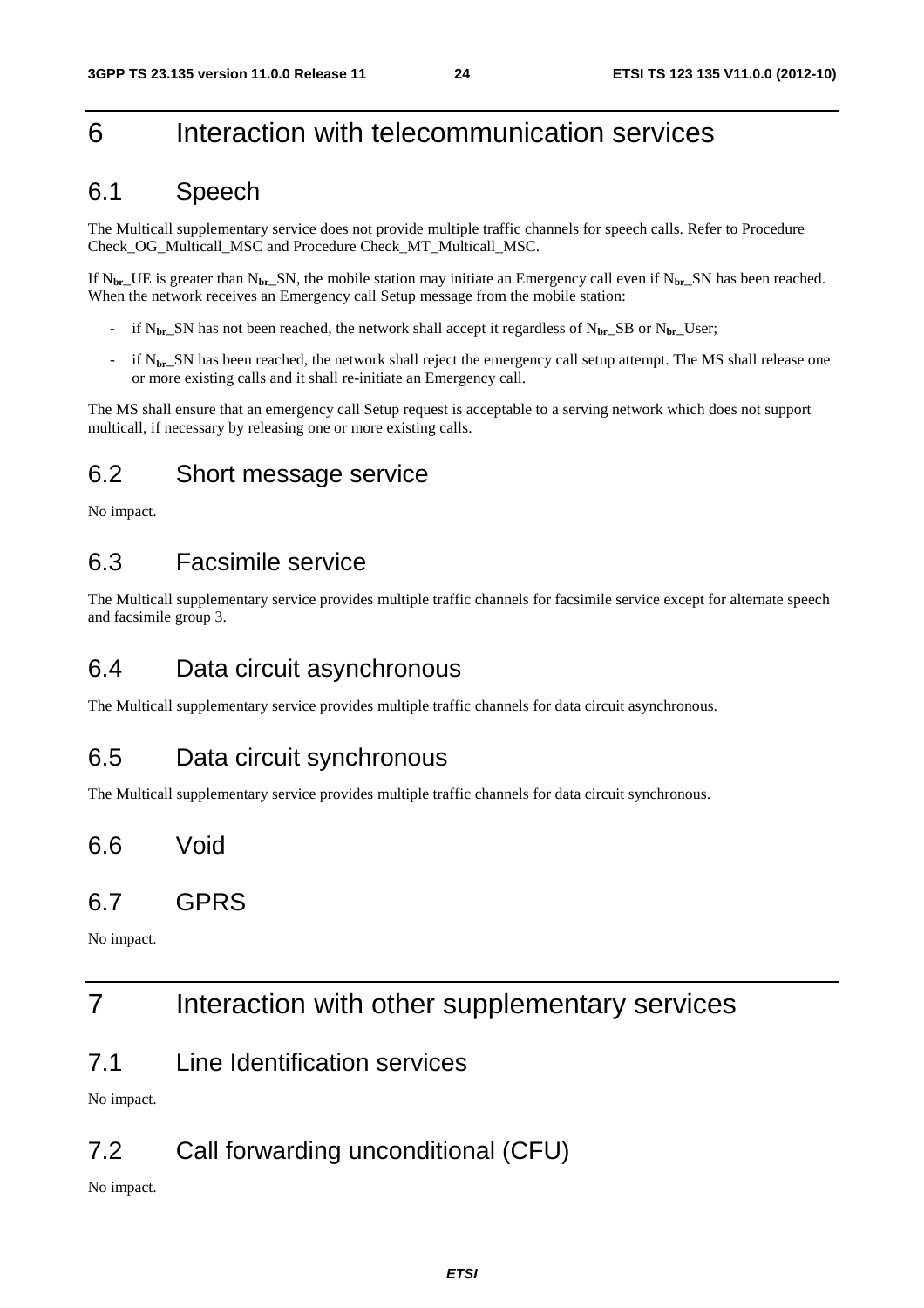## 7.3 Call forward on busy (CFB)

The condition NDUB occurs in accordance with the definition for multicall. (See TS 22.135).

## 7.4 Call forwarding on no reply (CFNRy)

No impact.

## 7.5 Call forwarding on MS not reachable (CFNRc)

No impact.

## 7.6 Call Hold (CH)

No impact.

## 7.7 Call Waiting (CW)

Call Waiting SS will be invoked under the conditions described in TS 22.135.

## 7.8 Multiparty service (MPTY)

No impact.

## 7.9 Closed user group (CUG)

No impact.

## 7.10 Advice Of Charge (AoC)

No impact.

## 7.11 Call Barring services

No impact.

## 7.12 Explicit call transfer (ECT)

No impact.

## 7.13 Call Deflection (CD)

No impact.

## 7.14 Completion of calls to busy subscriber (CCBS)

The NDUB condition occurs in accordance with the definition for multicall. (See 3GPP TS 22.135).

A subscriber provisioned with multicall is in the idle state when the subscriber has no ongoing (active or held) calls. CCBS requests in the destination B CCBS queue shall be processed if destination B is idle.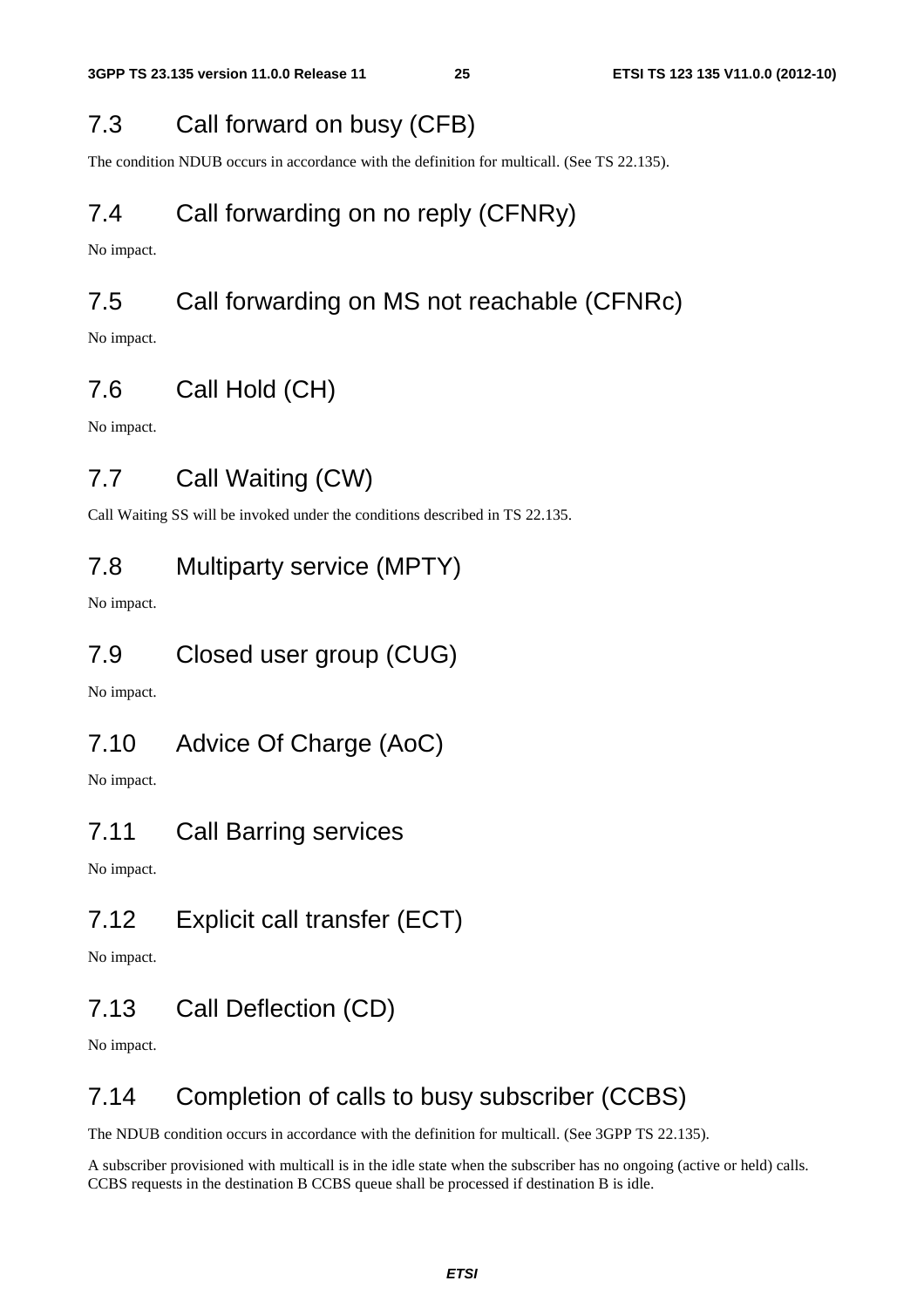## 8 Interaction with network features

## 8.1 Customised Applications for Mobile network Enhanced Logic (CAMEL)

No impact.

## 8.2 Support of Optimal Routeing (SOR)

No impact.

## 8.3 Operator Determined Barring (ODB)

No impact.

# 9 Information stored in the HLR

#### **The following logical states are applicable for Multicall (refer to TS 23.011 for an explanation of the notation):**

| <b>Provisioning State</b> | <b>Registration State</b> | <b>Activation State</b> | <b>HLR Induction State</b> |
|---------------------------|---------------------------|-------------------------|----------------------------|
| (Not Provisioned,         | Not Applicable,           | Not Active.             | Not Induced)               |
| (Provisioned,             | Registered,               | Active and Operative,   | Not Induced)               |

The HLR shall store:

- The state of Multicall (which shall be one of the valid states listed above) per subscriber.
- The subscription option "maximum number of bearers N<sub>br</sub>\_SB" per subscriber:
	- This subscription option takes a value in the range  $(2 7)$ .
- The subscription option 'maximum number of bearers N<sub>br</sub>\_User' per subscriber:
	- This subscription option takes a value in the range  $(1 N_{\text{br}} S B)$ .

## 10 State transition model

Figure 14 shows the successful cases of transition between the applicable logical states of Multicall. The state changes are caused by actions of the service provider.

Note that error cases are not shown in the diagram, as they normally do not cause a state change. Additionally, some successful requests may not cause a state change. Hence they are not shown in the diagram.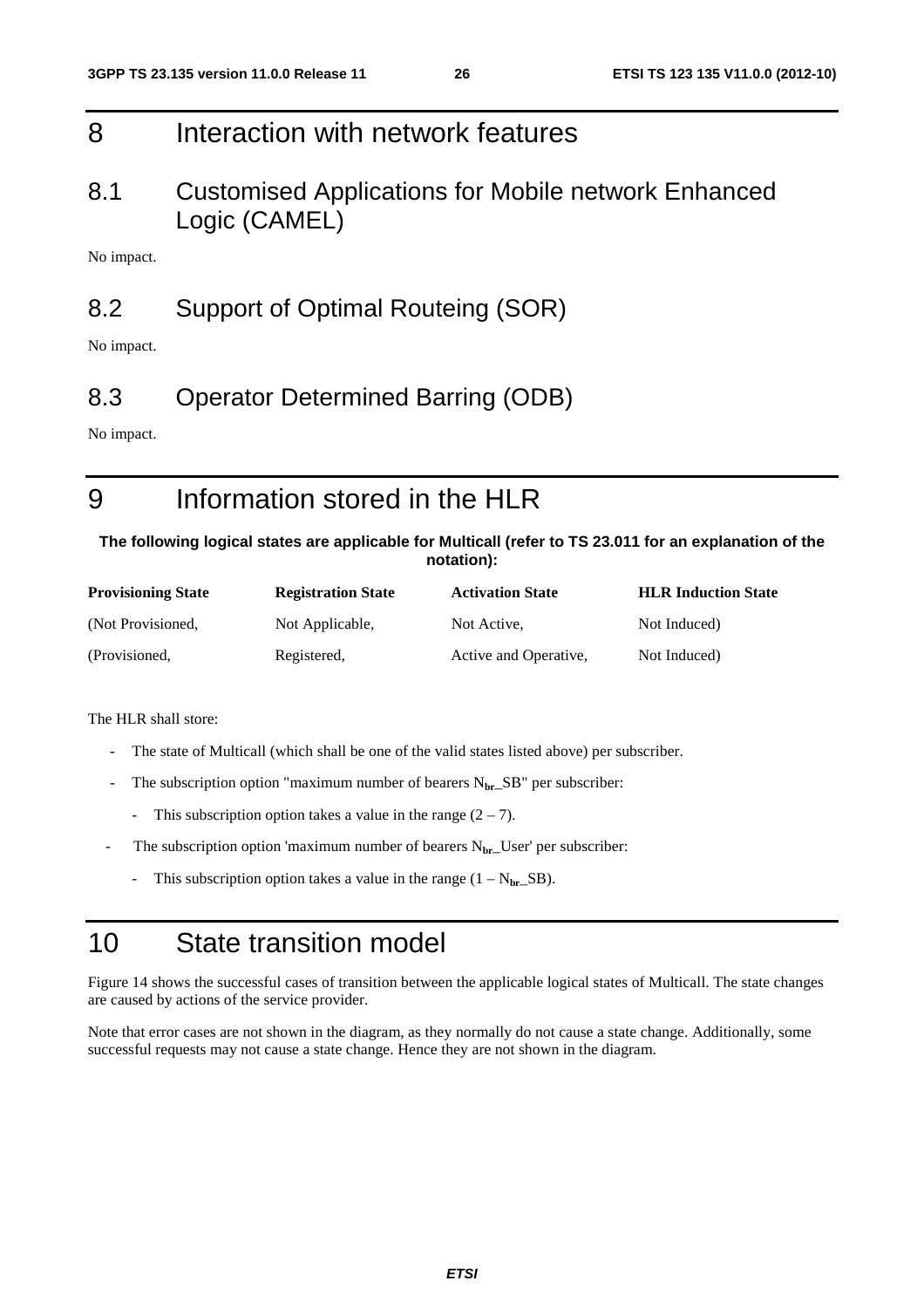



## 11 Transfer of information from HLR to VLR

If the provisioning state for Multicall is "Provisioned" then when the subscriber registers on a VLR the HLR shall send that VLR information about the logical state of Multicall, N**br\_**User and N**br**\_SB.

If the logical state of Multicall, the subscription options N**br**\_SB or N**br\_**User are changed while a subscriber is registered on a VLR then the HLR shall inform the VLR of the new logical state of Multicall, the new N**br\_**User or the new N**br**\_SB.

# 12 Information stored in VLR

The VLR shall store the service state information,  $N_{\text{br\_}SB}$  and  $N_{\text{br\_}User}$  as received from the HLR.

## 13 Handover

In the case that the network supports Multicall, it shall be possible to handover multiple bearers (See TS 23.009).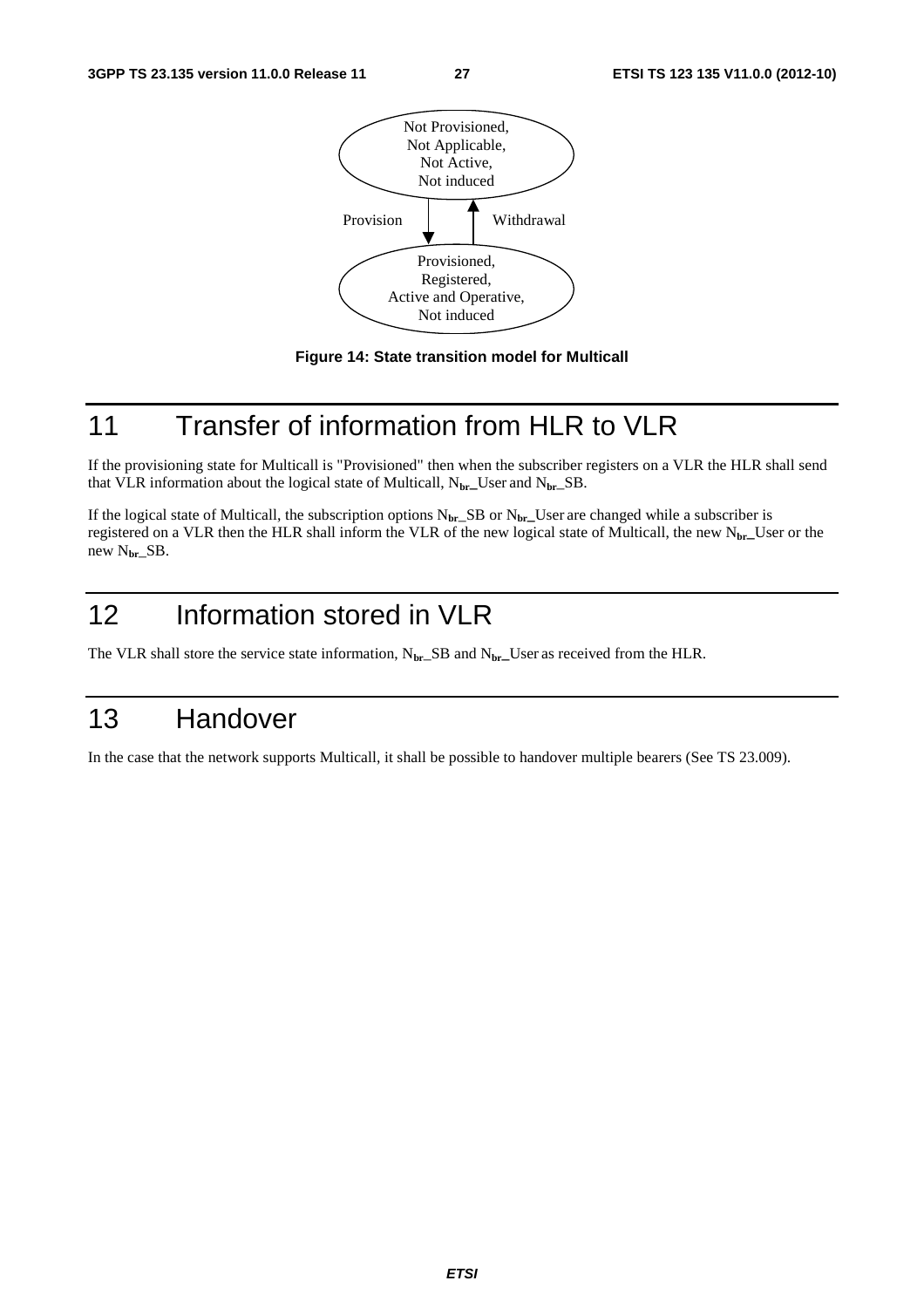# Annex A (informative): **Examples**

The following table shows some examples:

#### **1 Mobile Originating Call (MO call).**

As an example: N<sub>br</sub>=2.

|           | <b>Current Status</b>                                                  | <b>Additional MO call</b>   |                           |                                                                                 |                                                                                 |
|-----------|------------------------------------------------------------------------|-----------------------------|---------------------------|---------------------------------------------------------------------------------|---------------------------------------------------------------------------------|
| <b>No</b> | <b>Status</b>                                                          | <b>Number of</b><br>bearers | <b>Number</b><br>of calls | <b>Speech</b>                                                                   | <b>Data</b>                                                                     |
| 1         | None                                                                   | 0                           | $\theta$                  | Acceptable                                                                      | Acceptable                                                                      |
| 2         | 1 Speech call(active)                                                  | $\mathbf{1}$                | $\mathbf{1}$              | Rejected                                                                        | Acceptable                                                                      |
| 3         | 1 Speech call(on hold)                                                 | $\mathbf{1}$                | $\mathbf{1}$              | Acceptable<br>(with same SI)<br>Rejected<br>(with another SI)                   | Acceptable                                                                      |
| 4         | 1 Data call(active)                                                    | $\mathbf{1}$                | $\mathbf{1}$              | Acceptable                                                                      | Acceptable                                                                      |
| 5         | 1 Speech call(on hold)<br>1 Speech call(active)                        | 1                           | 2                         | Rejected                                                                        | Acceptable                                                                      |
| 6         | 1 Speech call(on hold)<br>1 Data call(active)                          | $\mathbf{1}$                | $\overline{2}$            | Rejected                                                                        | Acceptable                                                                      |
| $\tau$    | Multiparty<br>(2-5 remote parties:<br>active)                          | $\mathbf{1}$                | $2 - 5$                   | Rejected                                                                        | Acceptable                                                                      |
| $\,8\,$   | Multiparty<br>(2-5 remote parties: on<br>hold)                         | $\mathbf{1}$                | $2 - 5$                   | Acceptable<br>(with same SI)<br>Rejected<br>(with another SI)                   | Acceptable                                                                      |
| 9         | 1 Speech call(active)<br>1 Data call(active)                           | $\overline{2}$              | $\overline{2}$            | Rejected                                                                        | Rejected                                                                        |
| 10        | 1 Speech call(on hold)<br>1 Data call(active)                          | $\overline{2}$              | $\overline{2}$            | Acceptable<br>(with same SI as<br>speech call)<br>Rejected<br>(with another SI) | Acceptable<br>(with same SI as<br>speech call)<br>Rejected<br>(with another SI) |
| 11        | 1 Speech call(on hold)<br>1 Speech call(active)<br>1 Data call(active) | $\mathfrak{2}$              | 3                         | Rejected                                                                        | Rejected                                                                        |
| 12        | 2 Data call(active)                                                    | $\mathfrak{2}$              | $\mathfrak{2}$            | Rejected                                                                        | Rejected                                                                        |
| 13        | 1 Speech call(on hold)<br>2 Data call(active)                          | $\overline{2}$              | 3                         | Rejected                                                                        | Rejected                                                                        |
| 14        | Multiparty<br>(2-5 remote parties:<br>active)<br>1 Data call(active)   | $\sqrt{2}$                  | $3 - 6$                   | Rejected                                                                        | Rejected                                                                        |
| 15        | Multiparty<br>(2-5 remote parties: on<br>hold)<br>1 Data call(active)  | $\overline{2}$              | $3 - 6$                   | Acceptable<br>(with same SI as<br>speech call)<br>Rejected                      | Acceptable<br>(with same SI as<br>speech call)<br>Rejected                      |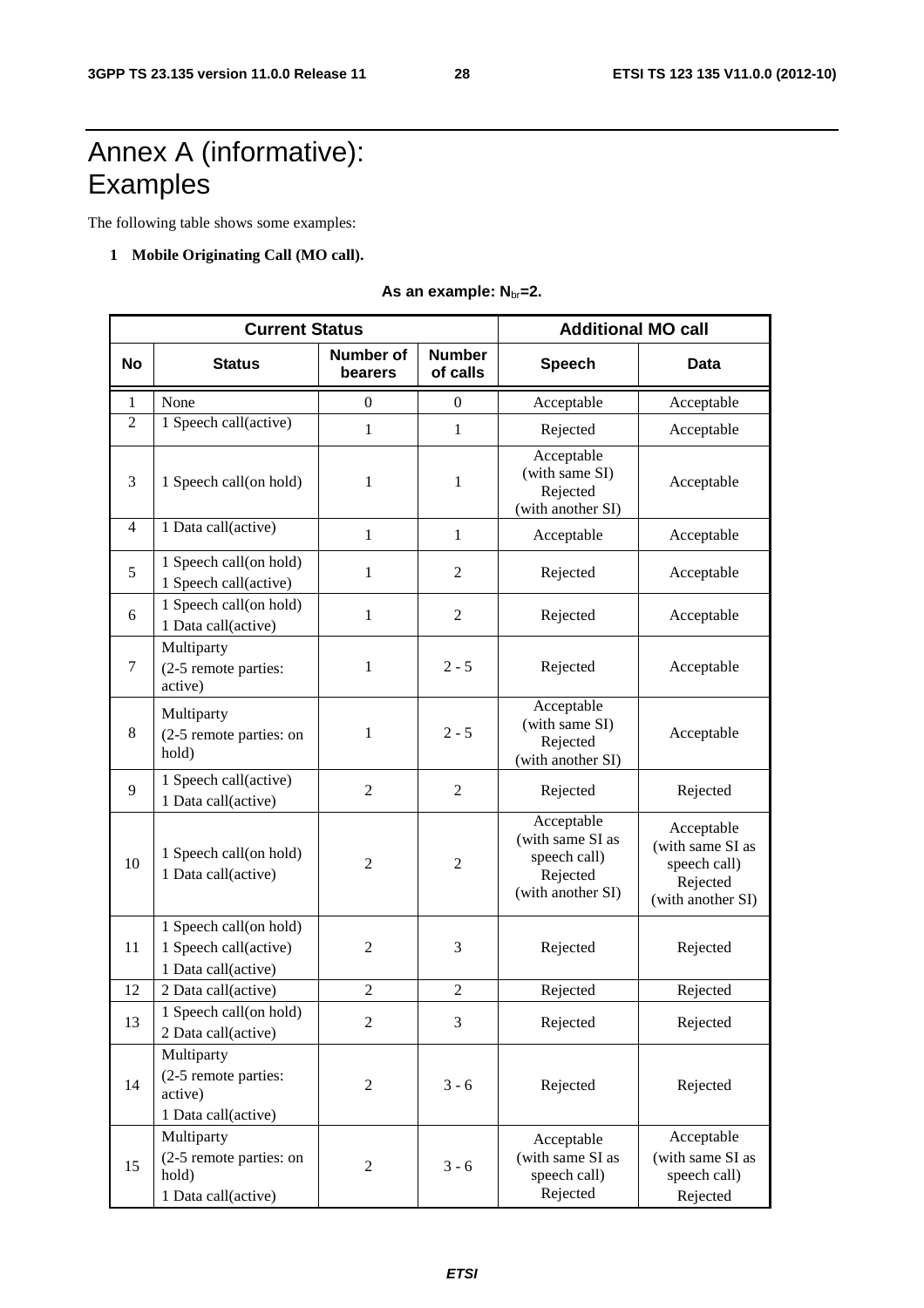| <b>Current Status</b> |               |                             |                           | <b>Additional MO call</b> |                   |
|-----------------------|---------------|-----------------------------|---------------------------|---------------------------|-------------------|
| No                    | <b>Status</b> | Number of<br><b>bearers</b> | <b>Number</b><br>of calls | <b>Speech</b>             | Data              |
|                       |               |                             |                           | (with another SI)         | (with another SI) |

**2 Mobile Terminated Call (MT call).** 

#### As an example: N<sub>br</sub>=2 (CW is not active).

|                | <b>Current Status</b>                                                  | <b>Additional MT call</b>   |                           |               |             |
|----------------|------------------------------------------------------------------------|-----------------------------|---------------------------|---------------|-------------|
| <b>No</b>      | <b>Status</b>                                                          | <b>Number of</b><br>bearers | <b>Number</b><br>of calls | <b>Speech</b> | Data        |
| 1              | None                                                                   | $\overline{0}$              | $\mathbf{0}$              | Offered       | Offered     |
| $\overline{2}$ | 1 Speech call(active)                                                  | $\mathbf{1}$                | 1                         | <b>Busy</b>   | Offered     |
| 3              | 1 Speech call(on hold)                                                 | 1                           | $\mathbf{1}$              | <b>Busy</b>   | Offered     |
| 4              | 1 Data call(active)                                                    | $\mathbf{1}$                | $\mathbf{1}$              | Offered       | Offered     |
| 5              | 1 Speech call(on hold)<br>1 Speech call(active)                        | $\mathbf{1}$                | $\overline{2}$            | <b>Busy</b>   | Offered     |
| 6              | 1 Speech call(on hold)<br>1 Data call(active)                          | $\mathbf{1}$                | $\overline{2}$            | <b>Busy</b>   | Offered     |
| 7              | Multiparty<br>(2-5 remote parties:<br>active)                          | 1                           | $2 - 5$                   | <b>Busy</b>   | Offered     |
| 8              | Multiparty<br>(2-5 remote parties: on<br>hold)                         | $\mathbf{1}$                | $2 - 5$                   | <b>Busy</b>   | Offered     |
| 9              | 1 Speech call(active)<br>1 Data call(active)                           | $\overline{2}$              | $\overline{2}$            | <b>Busy</b>   | <b>Busy</b> |
| 10             | 1 Speech call(on hold)<br>1 Data call(active)                          | $\overline{2}$              | $\overline{2}$            | <b>Busy</b>   | <b>Busy</b> |
| 11             | 1 Speech call(on hold)<br>1 Speech call(active)<br>1 Data call(active) | $\overline{2}$              | 3                         | <b>Busy</b>   | <b>Busy</b> |
| 12             | 2 Data call(active)<br>$\overline{2}$                                  |                             | $\overline{2}$            | <b>Busy</b>   | <b>Busy</b> |
| 13             | 1 Speech call(on hold)<br>2 Data call(active)                          | $\overline{2}$              | 3                         | <b>Busy</b>   | <b>Busy</b> |
| 14             | Multiparty<br>(2-5 remote parties:<br>active)<br>1 Data call(active)   | $\overline{2}$              | $3 - 6$                   | <b>Busy</b>   | <b>Busy</b> |
| 15             | Multiparty<br>(2-5 remote parties: on<br>hold)<br>1 Data call(active)  | $\overline{2}$              | $3 - 6$                   | <b>Busy</b>   | <b>Busy</b> |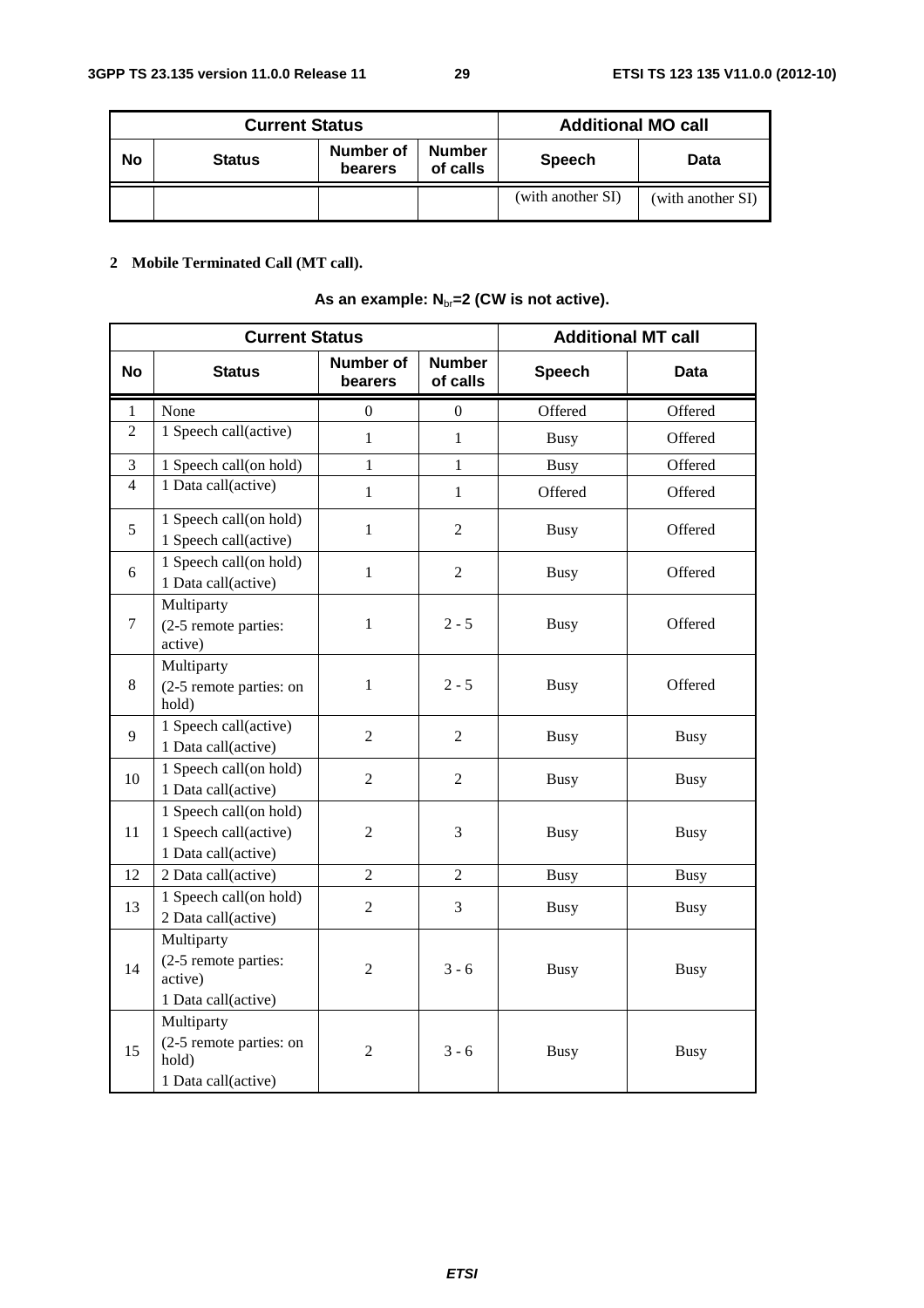#### **3 Call Waiting (CW).**

|                | <b>Current Status</b>                 | <b>Additional MT call</b>                                      |            |               |            |
|----------------|---------------------------------------|----------------------------------------------------------------|------------|---------------|------------|
| <b>No</b>      | <b>Status</b>                         | <b>CW status</b><br><b>CW status</b><br>for speech<br>for data |            | <b>Speech</b> | Data       |
| $\mathbf{1}$   | None                                  |                                                                |            |               |            |
| 2              | 1 Speech call(active)                 | active                                                         |            | CW offered    | MT offered |
|                |                                       | Not active                                                     | ÷,         | busy          | MT offered |
| 3              | 1 Speech call(on hold)                | active                                                         |            | CW offered    | MT offered |
|                |                                       | Not active                                                     |            | busy          | MT offered |
| $\overline{4}$ | 1 Data call(active)                   |                                                                | active     | MT offered    | MT offered |
|                |                                       |                                                                | Not active | MT offered    | MT offered |
|                | 1 Speech call(on hold)                | active                                                         | active     | CW offered    | MT offered |
| 5              | via bearer A                          | active                                                         | Not active | CW offered    | MT offered |
|                | 1 Speech call(active)                 | Not active                                                     | active     | busy          | MT offered |
|                | via bearer A                          | Not active                                                     | Not active | busy          | MT offered |
|                | 1 Speech call(on hold)                | active                                                         | active     | CW offered    | MT offered |
|                | via bearer A                          | active                                                         | Not active | busy          | MT offered |
| 6              | 1 Data call(active) via               | Not active                                                     | active     | CW offered    | MT offered |
|                | bearer A                              | Not active                                                     | Not active | busy          | MT offered |
|                | Multiparty via bearer A               | active                                                         |            | CW offered    | MT offered |
| $\tau$         | (2-5 remote parties:<br>active)       | Not active                                                     |            | <b>Busy</b>   | MT offered |
|                | Multiparty via bearer A               | active                                                         |            | CW offered    | MT offered |
| 8              | (2-5 remote parties: on<br>hold)      | Not active                                                     |            | busy          | MT offered |
|                | 1 Speech call(active)                 | active                                                         | active     | CW offered    | CW offered |
| 9              | via bearer A                          | active                                                         | Not active | CW offered    | CW offered |
|                | 1 Data call(active) via               | Not active                                                     | active     | busy          | CW offered |
|                | bearer B                              | Not active                                                     | Not active | busy          | busy       |
|                | 1 Speech call(on hold)                | active                                                         | active     | CW offered    | CW offered |
| 10             | via bearer A                          | active                                                         | Not active | CW offered    | CW offered |
|                | 1 Data call(active) via               | Not active                                                     | active     | busy          | CW offered |
|                | bearer B                              | Not active                                                     | Not active | busy          | busy       |
|                | 1 Speech call(on hold)                | active                                                         | active     | CW offered    | CW offered |
|                | via bearer A                          | active                                                         | Not active | CW offered    | CW offered |
| 11             | 1 Speech call(active)<br>via bearer A | Not active                                                     | active     | busy          | CW offered |
|                | 1 Data call(active) via<br>bearer B   | Not active                                                     | Not active | busy          | busy       |
|                |                                       | $\overline{\phantom{0}}$                                       | active     | CW offered    | CW offered |
| 12             | 2 Data call(active)                   |                                                                | Not active | busy          | busy       |

#### As an example: N<sub>br</sub>=2 (CW is provisioned).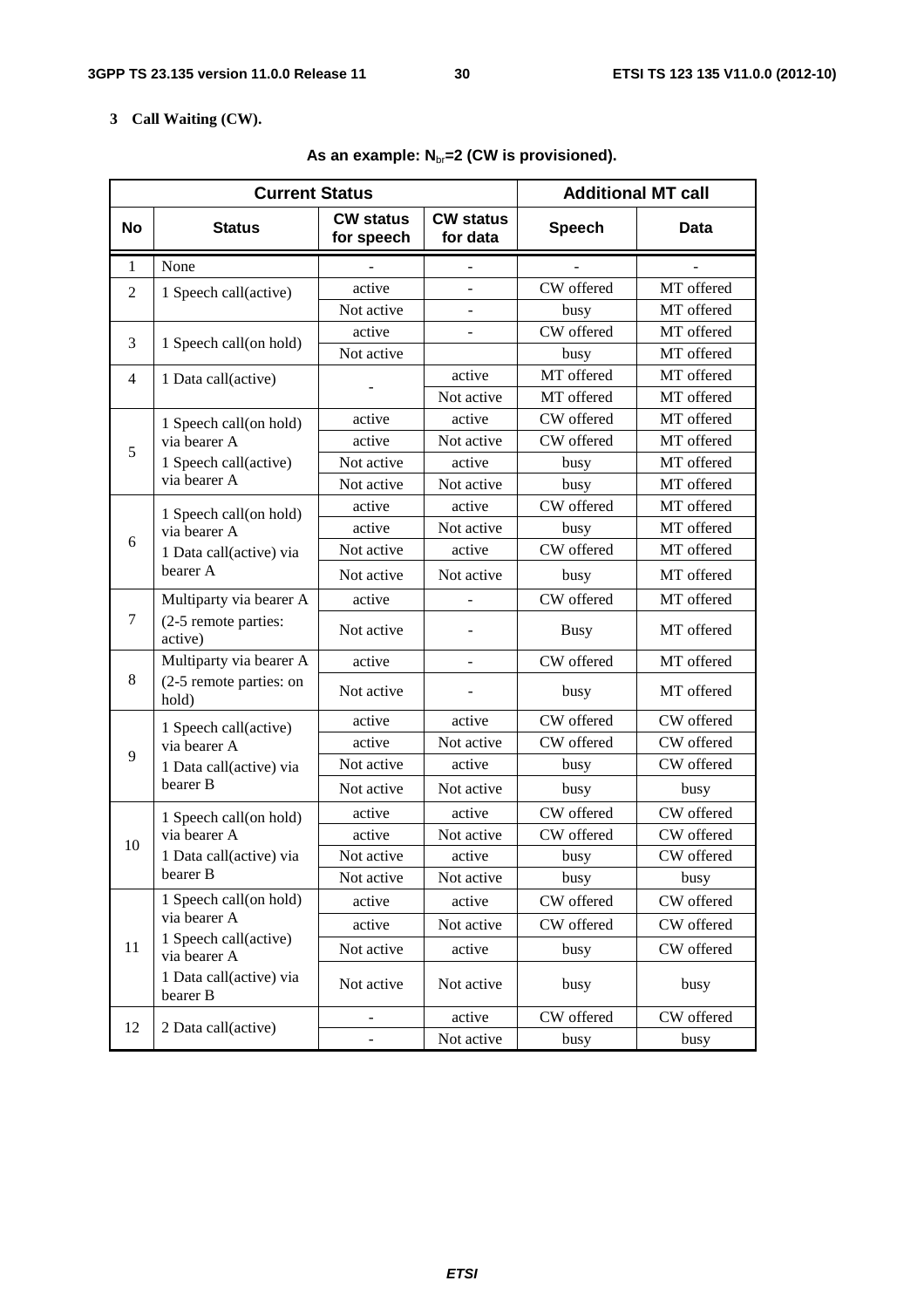|           | <b>Current Status</b>                     | <b>Additional MT call</b>      |                              |               |            |
|-----------|-------------------------------------------|--------------------------------|------------------------------|---------------|------------|
| <b>No</b> | <b>Status</b>                             | <b>CW status</b><br>for speech | <b>CW status</b><br>for data | <b>Speech</b> | Data       |
|           | 1 Speech call(on hold)<br>via bearer A    |                                | active                       | CW offered    | CW offered |
| 13        | 2 Data call(active) via<br>bearer A and B |                                | Not active                   | Busy          | Busy       |
|           | Multiparty via bearer A                   | active                         | active                       | CW offered    | CW offered |
| 14        | (2-5 remote parties:                      | active                         | Not active                   | CW offered    | CW offered |
|           | active)                                   | Not active                     | active                       | busy          | CW offered |
|           | 1 Data call(active) via<br>bearer B       | Not active                     | Not active                   | busy          | busy       |
|           | Multiparty via bearer A                   | active                         | active                       | CW offered    | CW offered |
| 15        | (2-5 remote parties: on                   | active                         | Not active                   | CW offered    | CW offered |
|           | hold)                                     | Not active                     | active                       | busy          | CW offered |
|           | 1 Data call(active) via<br>bearer B       | Not active                     | Not active                   | busy          | busy       |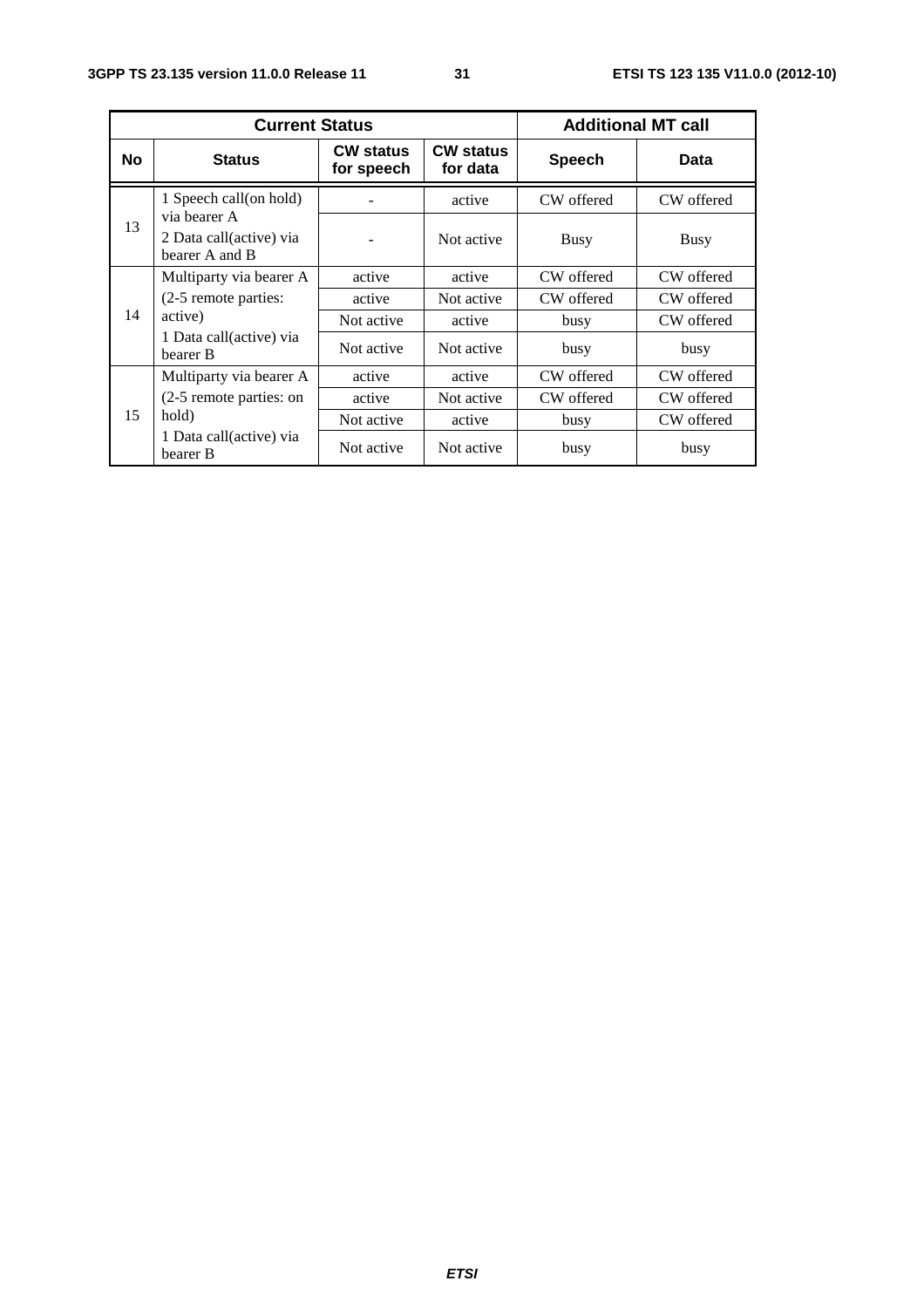## Annex B (informative): Change history

| <b>Change history</b><br><b>TSG CN#</b><br><b>CR</b><br><b>New Version</b><br><b>Version</b><br><b>Subject/Comment</b><br><b>Spec</b><br><phase></phase> |        |        |       |               |        |                                                                        |
|----------------------------------------------------------------------------------------------------------------------------------------------------------|--------|--------|-------|---------------|--------|------------------------------------------------------------------------|
|                                                                                                                                                          |        |        |       |               |        |                                                                        |
| <b>CN#07</b>                                                                                                                                             | 23.135 | 1.0.0  |       | R99           | 3.0.0  | Approved at TSGN#07                                                    |
| <b>CN#08</b>                                                                                                                                             | 23.135 | 3.0.0  | 001r1 | <b>R99</b>    | 3.1.0  | Clean-up and corrections for Multicall Stage                           |
| CN#09                                                                                                                                                    | 23.135 | 3.1.0  | 002r4 | <b>R99</b>    | 3.2.0  | Requirement on Network to Tear Down<br>Calls to Accept EC in Multicall |
| CN#09                                                                                                                                                    | 23.135 | 3.1.0  | 004r1 | <b>R99</b>    | 3.2.0  | Correction to MT_Multicall SDL                                         |
| CN#09                                                                                                                                                    | 23.135 | 3.2.0  | 003r1 | Rel-4         | 4.0.0  | Inclusion of call hold in basic call handling                          |
| CN#16                                                                                                                                                    | 23.135 | 4.0.0  |       | Rel-5         | 5.0.0  | Release 5 after CN#16                                                  |
| <b>CN#26</b>                                                                                                                                             | 23.135 | 5.0.0  |       | Rel-6         | 6.0.0  | Release 6 after CN#26                                                  |
| CT#36                                                                                                                                                    | 23.135 | 6.0.0  |       | Rel-7         | 7.0.0  | Upgraded unchanged from Rel-6                                          |
| CT#42                                                                                                                                                    | 23.135 | 7.0.0  |       | Rel-8         | 8.0.0  | Upgraded unchanged from Rel-7                                          |
| CT#46                                                                                                                                                    | 23.135 | 8.0.0  |       | Rel-9         | 9.0.0  | Update to Rel-9 version (MCC)                                          |
| 2011-03                                                                                                                                                  | 23.135 | 9.0.0  |       | $ReI-10$      | 10.0.0 | Update to Rel-10 version (MCC)                                         |
| 2012-09                                                                                                                                                  | 23.135 | 10.0.0 |       | <b>Rel-11</b> | 11.0.0 | Update to Rel-11 version (MCC)                                         |